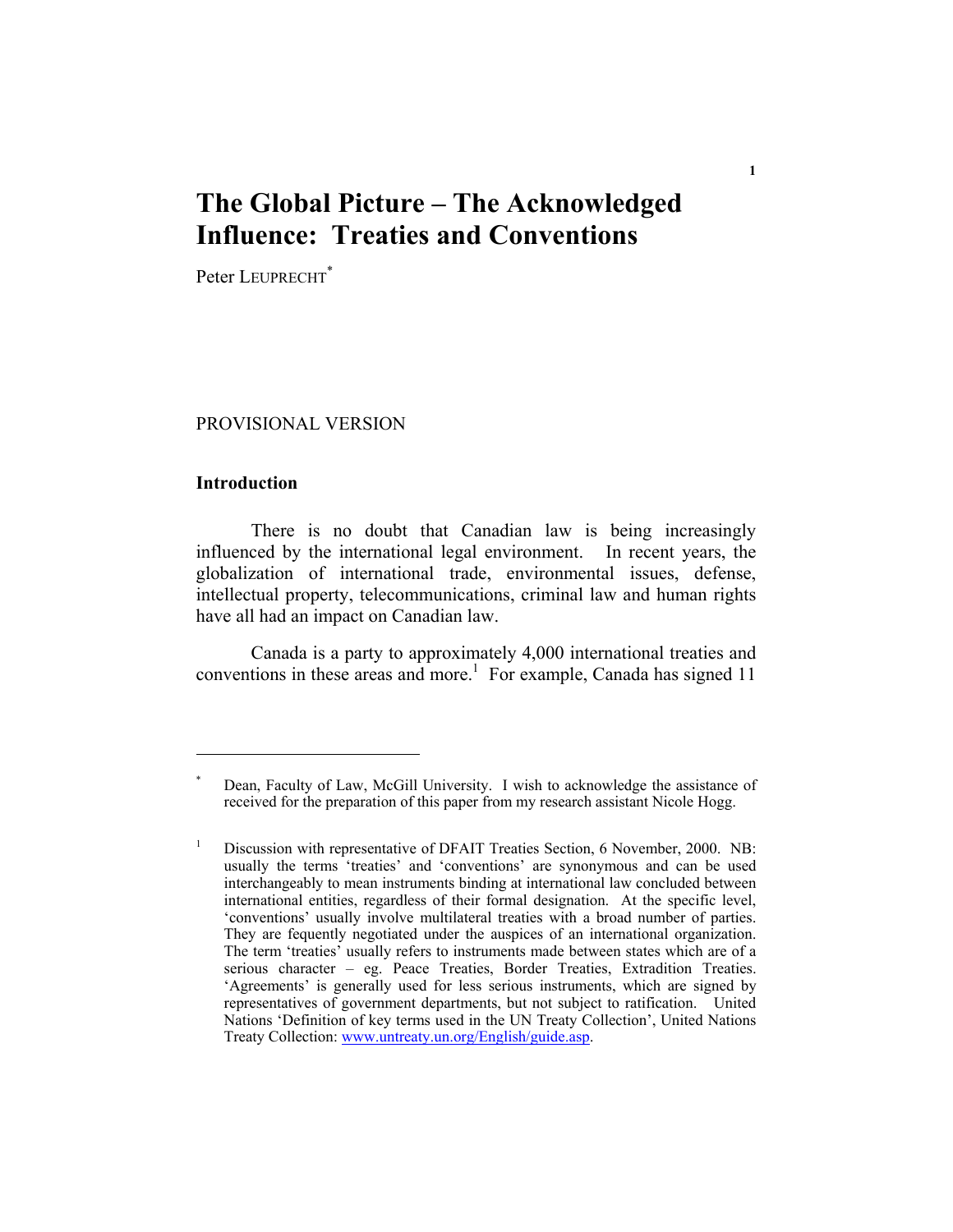international conventions in relation to terrorism alone<sup>2</sup>, and 48 agreements on the environment and sustainable development.<sup>3</sup> Canada has also entered into 40 international instruments on human rights.<sup>4</sup>

 Canadian legislators and courts are looking more and more to international law in creating and interpreting Canadian law.<sup>5</sup> Canadian law is also influencing the progression of international law as other jurisdictions look to Canada in developing their own legal principles and procedures. Thus, The Honourable Mr Justice Gerard La Forest has said:

> '…our courts – and many other national courts – are truly becoming international courts in many areas involving the rule of law… Consequently, it is important that, in dealing with interstate issues, national courts fully perceive their role in the international order and national judges adopt an international perspective.'6

 I suggest that Canadian legislators should adopt an equally international perspective in drafting Canadian law. This is important, not

<sup>2</sup> Department of Foreign Affairs and International Trade, 'Canada and the Fight Against International Terrorism', online: www.dfaitmaeci.gc.ca/english/foreignp/terrorism/anti-t1e.htm.

<sup>3</sup> This is the figure given as at 29 July 1998 by the Commissioner of the Environment and Sustainable Development (Minister of Public Works and Government Services Canada), *Database of Canada's International Environmental Commitments* online: www.oag-bvg.gc.ca/domino/env\_commitments.nsf.

<sup>4</sup> This figure is accurate at least as at 1991. See Schabas, W. *International Human Rights Law and The Canadian Charter: A Manual for the Practitioner*, Ontario, Carswell, 1991, Appendix I. This figure is much higher if one adopts a broader definition of 'human rights' to include issues such as prohibition of land mines, which has traditionally come under the banner of disarmament.

<sup>5</sup> For a discussion of the rather 'unprincipled' manner in which Canadian courts refer to international law, see Toope, S. 'Canada and International Law: The Impact of International law on the Practice of Law in Canada' in Canadian Council on International Law, *Proceedings of the 27th annual conference of the Canadian Council on International Law, Oct 15-17, 1998*, 33.

<sup>6</sup> La Forest, G.V, 'The Expanding Role of the Supreme Court of Canada in International Law' (1996) 34 Can. Y.B. Int'l L. 89, at 100-101.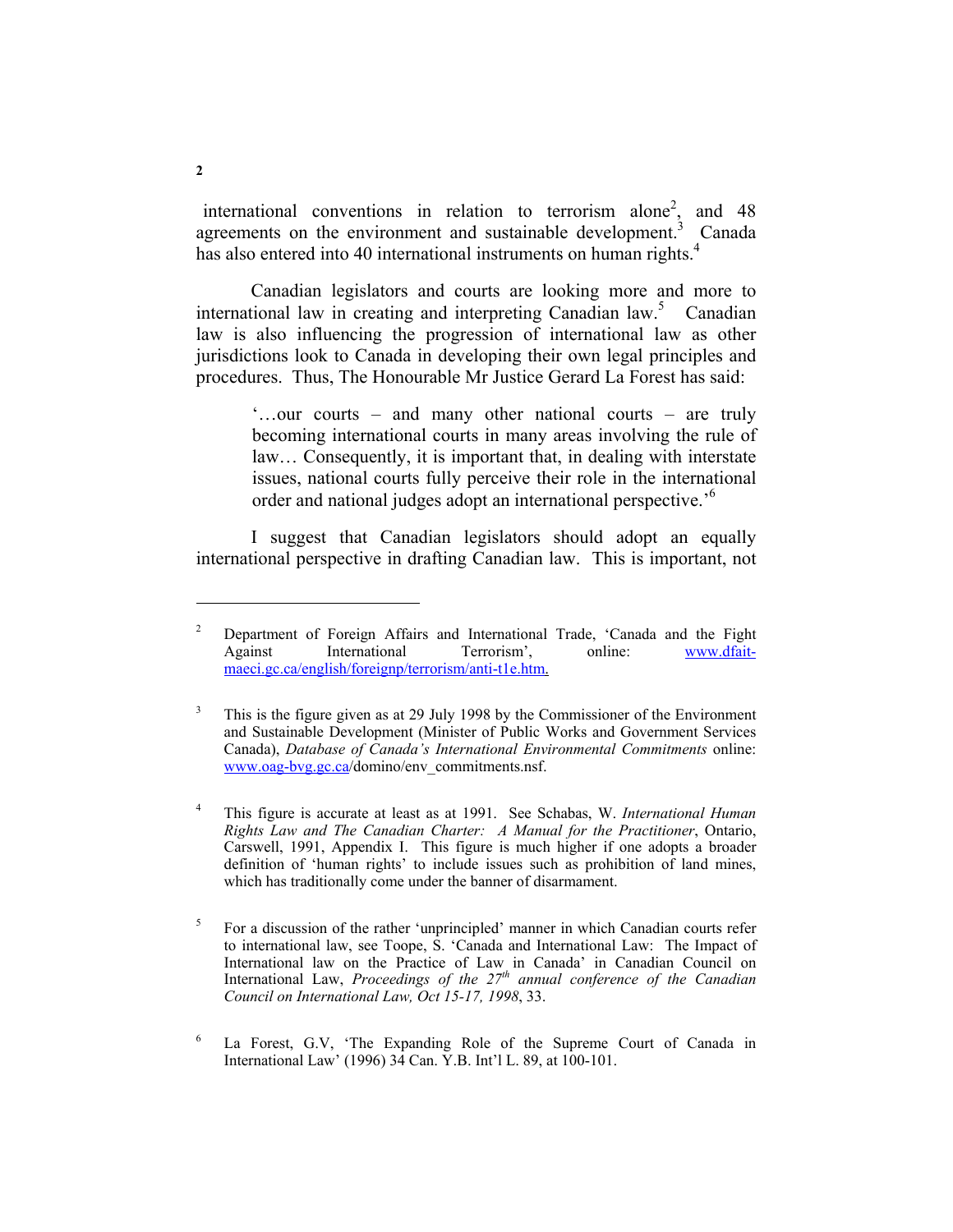only so that Canada is seen as at the cutting edge of progressing international law, but also so as to ensure that Canadian legislation complies with the country's international legal obligations.

 In this paper, I would like to discuss the recognized influence of international treaties and conventions on legislative drafting in Canada in the field of human rights, and some aspects of international human rights law which have not received such wide recognition in Canada's domestic legislation. I will also make some proposals for ways in which international human rights instruments could be better acknowledged and implemented in Canadian law, stemming in particular from the Australian approach to treaty-making. This approach is relevant to Canada, given that Australia also has a federal system of government and operates under the same legal principles in respect to incorporation of treaties and conventions into domestic law.

### **Part 1**

#### **The influence of international human rights treaties and conventions on legislative drafting in Canada**

# **1.1 Introduction to the main international human rights instruments**

 As already mentioned, Canada has ratified a significant number of international human rights instruments. I think it is useful to briefly describe the most important of these instruments before looking at their implementation in Canadian legislation.

 The four principal human rights documents are called, collectively, the International Bill of Rights. These documents are:

1. The centerpiece of international human rights law, the 1948 *Universal Declaration of Human Rights7*

<sup>7</sup> G.A.Res. 217 (III), UN GAOR, 3rd Sess, Supp No 13, UN Doc A/810 at 71 (1948) [hereinafter *The Universal Declaration*].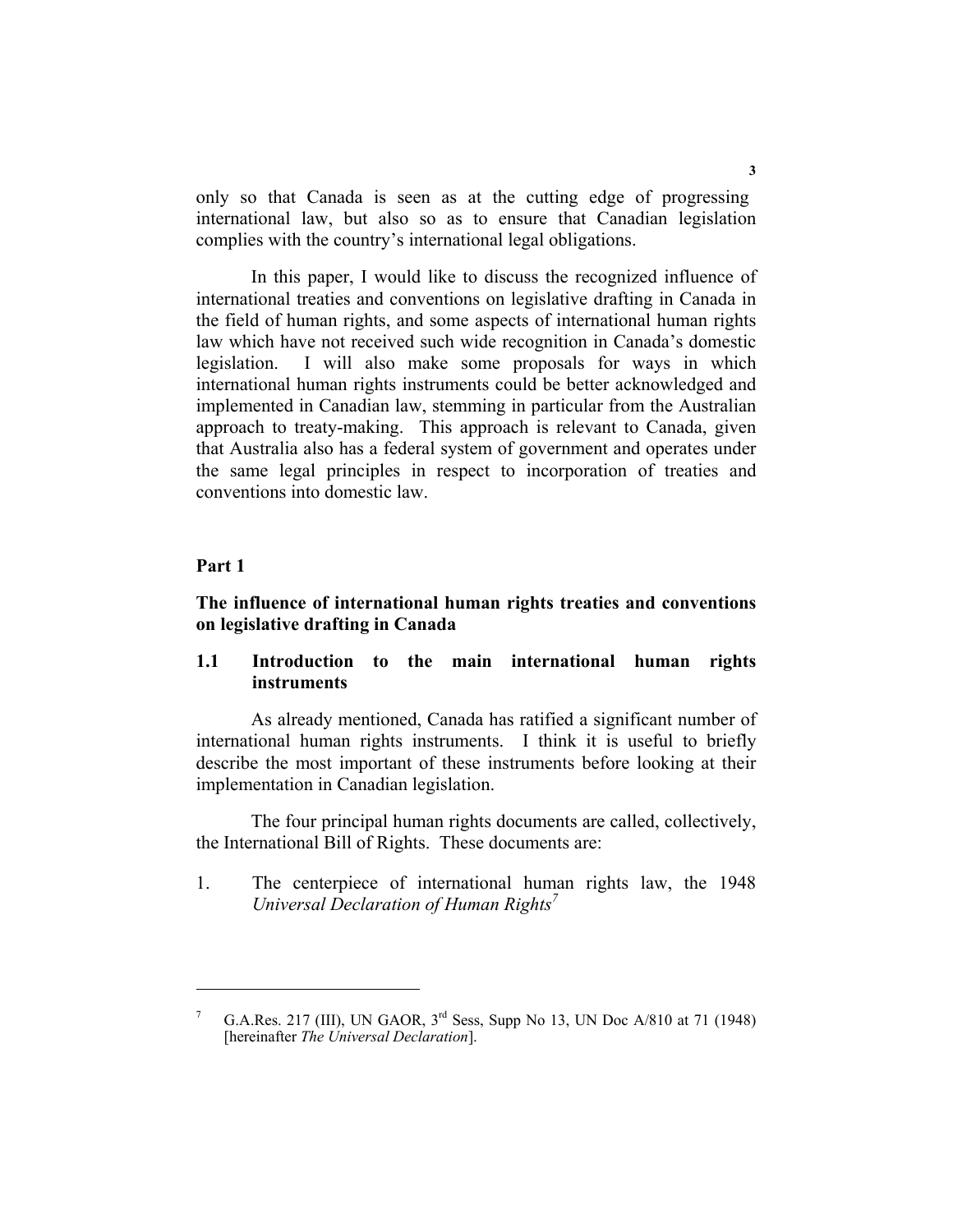- (It should be noted that the Universal Declaration is a resolution of the United Nations General Assembly, and not a treaty between states, although it is now largely considered as customary international law.)
- 2. The International Covenant on Civil and Political Rights, <sup>8</sup> which was adopted by the United Nations General Assembly in 1966 and came into force in 1976, usually referred to as the ICCPR.

The ICCPR, which deals with rights such as freedom of expression, religion and association, equality between men and women, the right to a fair trial, and minorities' rights, also created the Human Rights Committee to which States Parties are required to report regarding the execution of their obligations under the Covenant.

- 3. *The First Optional Protocol to the ICCPR,<sup>9</sup>* which entered into force for Canada in August 1976, and which provides for complaints or communications by individuals directly to the Human Rights Committee in respect of alleged violations of ICCPR rights.
- 4. *The International Covenant on Economic, Social and Cultural Rights*,<sup>10</sup> which was also adopted in 1966 and entered into force in 1976. The ICESCR deals with matters such as the right to work, the right to education and to an adequate standard of living, the right to form trade unions, and the right to take part in cultural life. Countries are required to report to the Committee on Economic, Social and Cultural Rights regarding their compliance with the Covenant.

 A few other significant international instruments to which Canada is a party are:

9 Ibid

10 (1976) 993 U.N.T.S. 3, [1976] C.T.S. 46 [hereinafter, *The ICESCR*].

<sup>8</sup> (1976) 999 U.N.T.S. 171, [1976] C.T.S. 47 [hereinafter the ICCPR].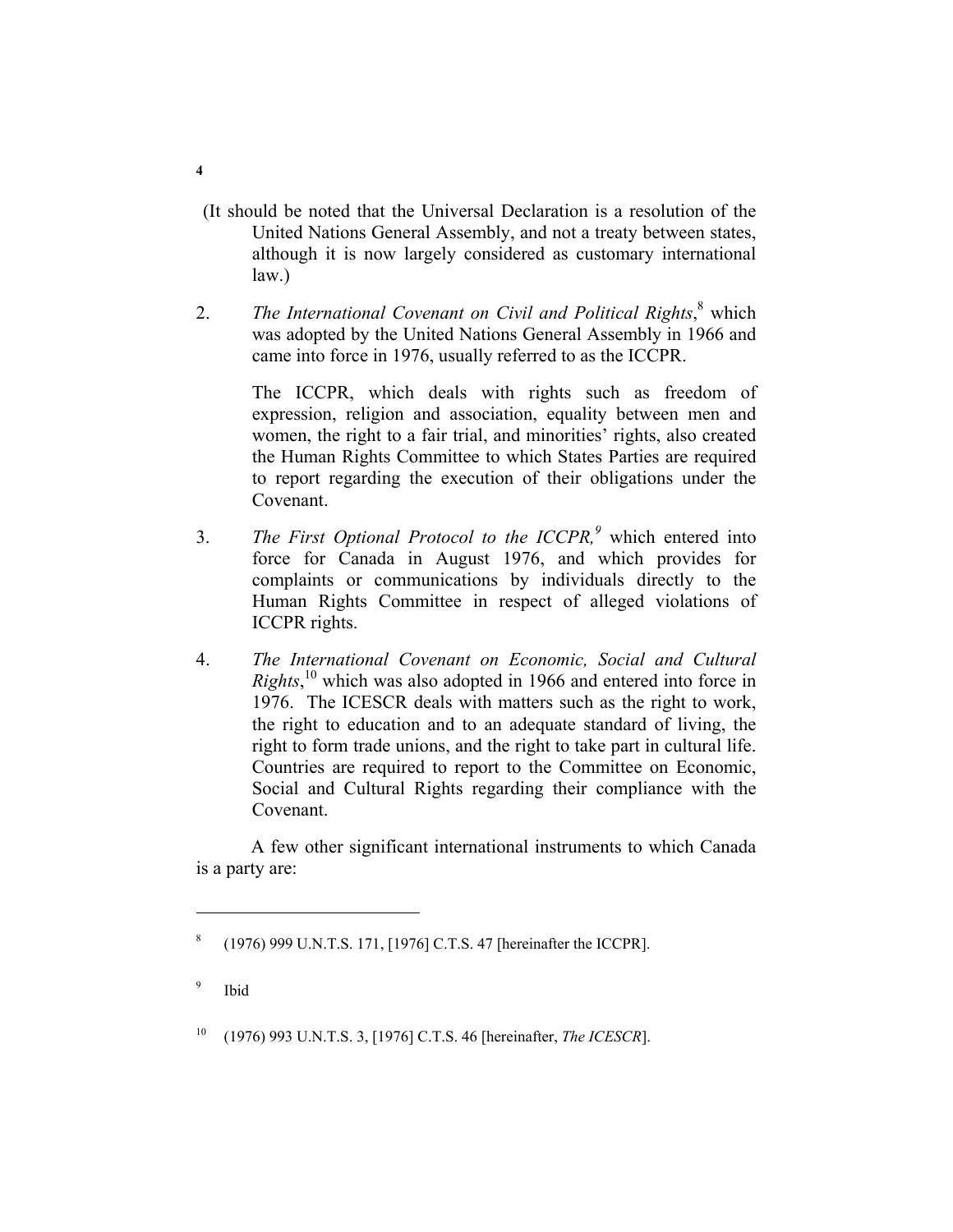- The International Convention on the Elimination of All Forms of Racial Discrimination 1969 (CERD); $^{11}$
- The Convention on the Elimination of All Forms of Discrimination Against Women 1982 (CEDAW);<sup>12</sup>
- The Convention Against Torture and Other Cruel, Inhuman or Degrading Treatment or Punishment 1984 (CAT); $^{13}$  and
- The Convention on the Rights of the Child 1989 (CRC).<sup>14</sup>

# **1.2 Incorporation of international law into Canadian domestic law**

 In Canada, the ratification of international instruments by the executive (that is, the Governor-General in Council) does not, of itself, ensure that international law becomes part of Canadian law.<sup>15</sup> Usually, legislation is required to specifically implement or 'transform' international law into Canadian law.<sup>16</sup>

 In almost all cases, when Canada signs an international treaty it undertakes a positive obligation to ensure that its legislation gives effect to those treaties.<sup>17</sup> However, the federal Parliament cannot go about However, the federal Parliament cannot go about

- 12 G.A. Res A/34/46, UN GAOR, 34th Sess, Supp 46, p193.
- <sup>13</sup> G.A. Res A/39/51, UN GAOR,  $39<sup>th</sup>$  Sess, Supp 51.
- <sup>14</sup> G.A. Res A/44/25, UN GAOR,  $44<sup>th</sup>$  Sess, Supp 25.
- <sup>15</sup> This approach is different to that of the USA, France, the Netherlands and Germany, for example, whereby international law is automatically incorporated into the law of the land upon ratification of an international treaty.

<sup>16</sup> It is also possible for the legislature to endorse the incorporation of international law into domestic law by implication, although this process is inherently problematic. See Schabas, supra, at 19.

<sup>17</sup> For example, Article 2.2 of the ICCPR states that 'each State party ... undertakes to take the necessary steps … to adopt such legislative or other measures as may be

 $11$  (1969) 660 U.N.T.S. 195, [1970] C.T.S. 28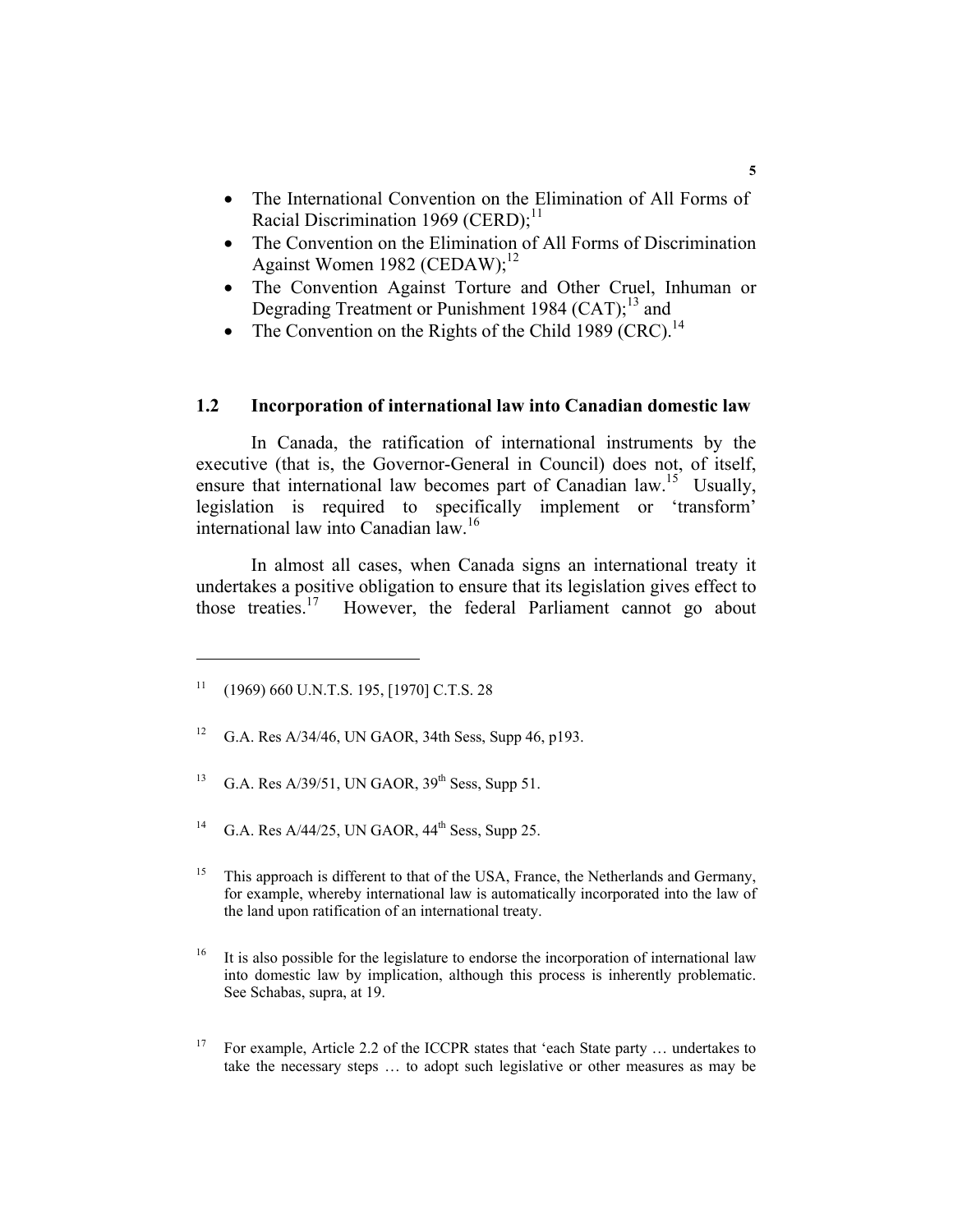legislating on any area it likes, due to the operation of the federal system of government in Canada. While provincial governments are always consulted to some extent before entry into major human rights treaties (all ten provinces supported Canada's entry into the two International Covenants)<sup>18</sup>, if the Provinces do not wish to legislate to incorporate treaty obligations falling under provincial, rather than federal, jurisdiction, the federal Parliament cannot adopt legislation without risking a constitutional challenge.19 It is therefore important that Federal *and* provincial governments and Parliaments are equally committed to incorporating international instruments into Canadian law, and that adequate consultation takes place before entry into those treaties to ensure that Canada can fulfill its international commitments.

# **1.3 Some specific examples of the influence of international treaties and conventions on Canadian law**

 It is not a novel idea that Canadian laws should reflect international human rights standards. For example, Canada's abolition of slavery in 1793 should be viewed in accordance with the development in international standards at the time.<sup>20</sup>

 Nevertheless, unlike in other areas such as trade law, one has to search reasonably hard to find express examples of implementation of

necessary to give effect to the rights recognized in the present Covenant.' Article 2.1 of the ICESCR contains a similar provision.

18 Bayefsky, A. *International Human Rights Law: Use in Canadian Charter of Rights and Freedoms Litigation*, Canada, Butterworths, 1992, at 50-53.

<sup>19</sup> Federal legislation purporting to incorporate Canada's obligations under International Labor Organization Conventions was held to be unconstitutional by the Canadian Courts in 1935: *Canada (A.G.) v Ontario (A.G.) et al (Labour Conventions Case),* [1937] 1 W.W.R. 299, [1937] A.C. 326 (P.C.)

<sup>20</sup> *An Act to Prevent the Further Introduction of Slaves and to Limit the Term of Contracts for Servitude within this Province* 1793 S.U.C. (2<sup>nd</sup> Sess) c7.

**6**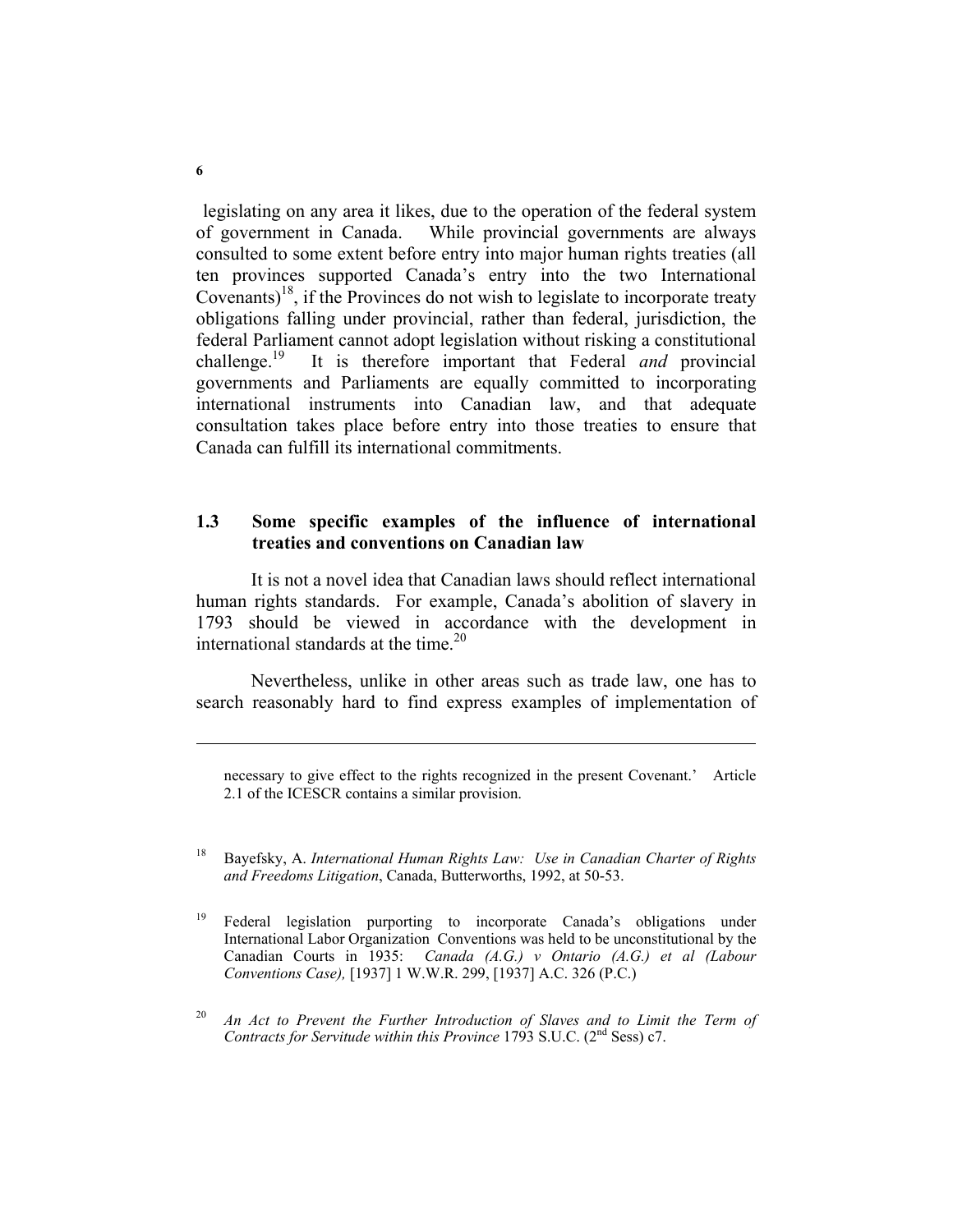international human rights law in Canada. References to Canada's international obligations in the field of human rights have been much more indirect and cautious than in other areas.

#### **(a) The Canadian Charter of Fundamental Rights and Freedoms**

 Probably the most obvious modern reflection of international human rights law can be found in the Canadian Charter of Fundamental Rights and Freedoms.21 As Justice Belzil has said, 'The Canadian Charter was not conceived and born in isolation. It is part of the universal human rights movement.<sup>22</sup>

Sections of the Canadian Charter that draw from international human rights law include:

- *Section 1* (the limitation clause). This section was directly inspired by similar provisions found in the Universal Declaration and the  $ICCPR<sup>23</sup>$
- *Section 6(1)* (every citizen's right to enter, remain in and leave Canada). This was based on provisions in the Universal Declaration of Human Rights and the ICCPR which protect against arbitrary deprivation of nationality and the arbitrary denial of the right to enter one's own country.24

<sup>21</sup> Part I of the *Constitution Act, 1982*, being Schedule B of the *Canada Act, 1982*  (U.K.), c.11 [hereinafter the Charter].

<sup>&</sup>lt;sup>22</sup> *R v Big M Drug Mart* 5 D.L.R.  $(4^{th})$  121, 9 C.C.C. (3d) 310. Justice La Forest (supra, at 91) has also commented that 'The Charter has become the instrument of choice in fostering compliance with international human rights law in Canada'.

<sup>23</sup> Bayefsky, supra, at 39-40.

<sup>&</sup>lt;sup>24</sup> In 1983 the Ontario Court of Appeal interpreted this section of the Charter in light of Canada's international obligations, and specifically Art 9 of the ICCPR, and said that section 6(1) did not give a Nazi war criminal a right not to be extradited (*Queen v Rauca* (1983, 41 DLR (2<sup>nd</sup>) 22 5; (1984) 4 CCR 42, as cited in Schabas, supra, at 92.)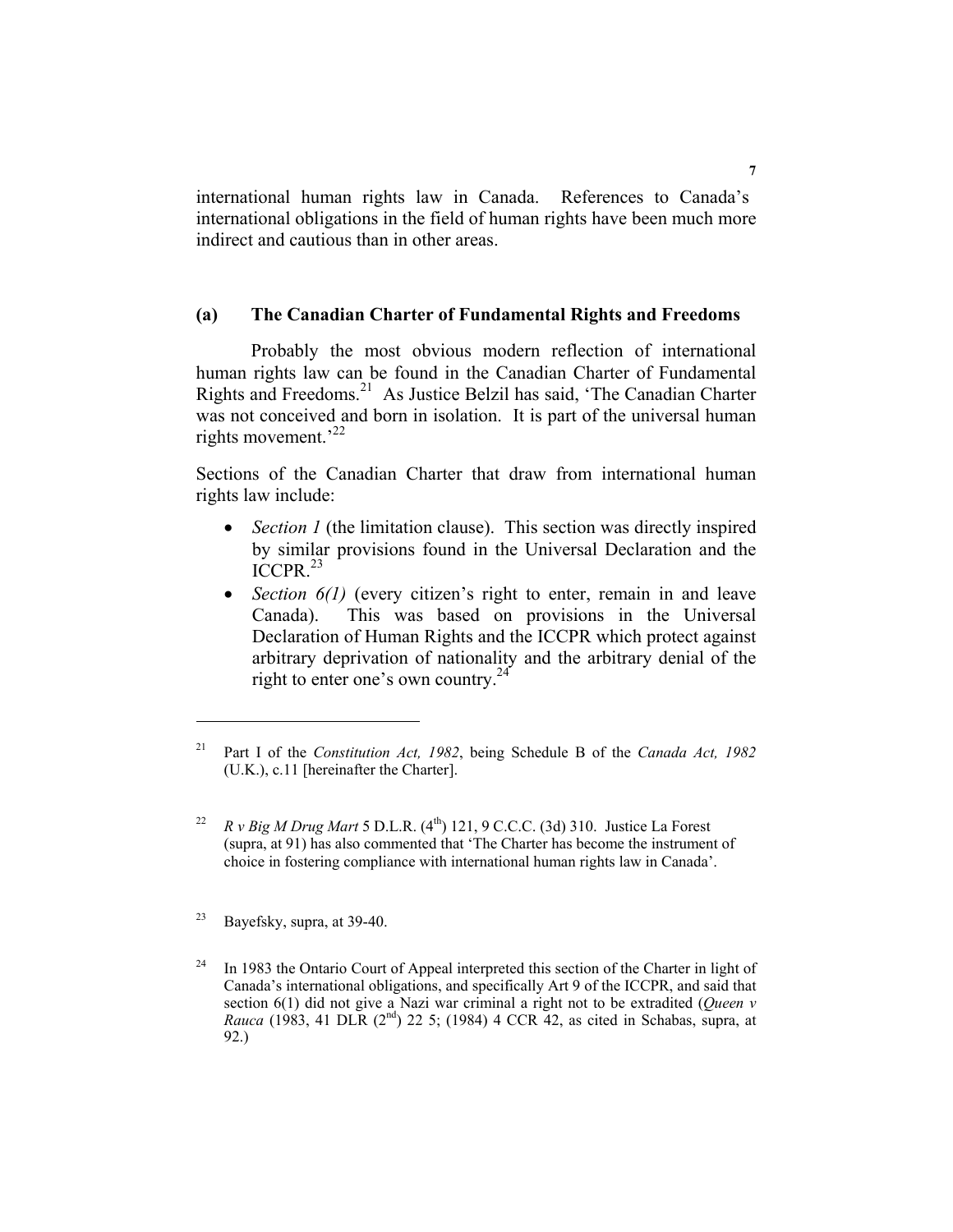- *Section 8* (the right to protection against unreasonable searches and seizure). The Explanatory Notes to the Proposed Resolution on this provision specifically say it is derived in part from the ICCPR. Similar provisions are also found in the Universal Declaration.<sup>25</sup>
- *Sections 11(a), (b), (g) (h) and (i)* (legal rights), which were new rights drawn from the ICCPR.<sup>26</sup>
- *Sections 15(1)* (equality rights protection of the Charter to unenumerated grounds of discrimination) *and 24(1)* (remedies for Charter violations). These rights were added by the Hays Joint Committee (which prepared the final version of the Charter) after a review of Canada's international obligations under the ICCPR and ICESCR.<sup>27</sup>
- *Section 28* (equality between men and women), which was also directly influenced by the Universal Declaration, the CEDAW and the ICCPR $^{28}$

 International law has had a significant impact, not only on the specific wording of the Charter, but on interpretation of it by the Canadian Courts. Although the Charter does not expressly incorporate Canada's international treaty obligations (for example, by referring to them in the text or preamble of the document), it is uncontested that the Charter was intended to reflect those obligations. Accordingly, the Courts have not been shy in looking to international instruments and jurisprudence as an aid in interpreting the Charter.<sup>29</sup> As at 1990 Canadian Courts had cited

 $28$  See Ibid at 46-47.

<sup>&</sup>lt;sup>25</sup> Bayefsky, supra, at 41.

 $26$  Ibid, at 42.

<sup>&</sup>lt;sup>27</sup> See Ibid at 44-46 and Schabas, supra, at  $115-122$ .

<sup>&</sup>lt;sup>29</sup> Courts work generally from a presumption that Parliament and the legislatures do not intend to act in breach of Canada's international treaty obligations. Therefore, where there is no direct conflict between domestic legislation and international law, the courts will look to international instruments and the way those international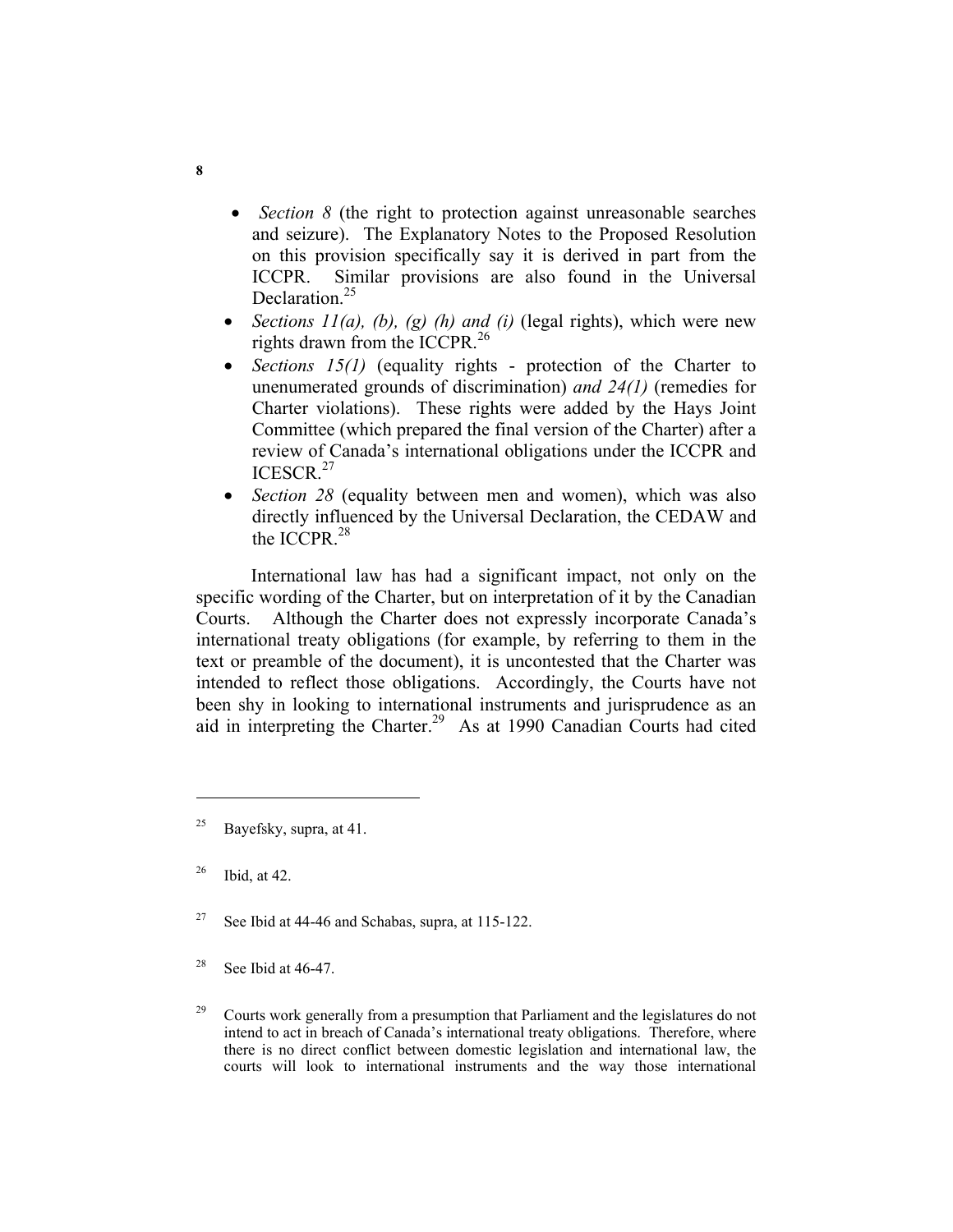international human rights instruments and jurisprudence in nearly 150 cases involving interpretation of the Charter<sup>30</sup>, and this number has grown over the last ten years.

#### **(b) Other Canadian legislation that incorporates international human rights law**

 In addition to the Charter, Federal and provincial human rights legislation has drawn inspiration from international human rights instruments. For example, the *Canadian Human Rights Act*, 31 Quebec's *Charter of Human Rights and Freedoms<sup>32</sup>* and the Saskatchewan *Human Rights Code*<sup>33</sup> all implement international law, at least to some extent.<sup>34</sup> Ontario's *Human Rights Code*<sup>35</sup> explicitly refers to the Universal Declaration in its preamble.<sup>36</sup>

- 30 Schabas, supra, Appendix III
- $31$  R.S.C. 1985 c. H 6.

- 32 R.S.Q. 1977, c. C-12.
- 33 S.S. 1979 c. S-24.1
- <sup>34</sup> See representations made by the Canadian government to various UN Convention Committees, as cited in Bayefsky, supra, at 58-59.
- <sup>35</sup> RSO 1980 c340
- <sup>36</sup> 'Whereas recognition of the inherent dignity and the equal and inalienable rights of all members of the human family is the foundation of freedom, justice and peace in the world and is in accord with the *Universal Declaration of Human Rights* as proclaimed by the United Nations …' ibid, preamble.

obligations have been applied in other jurisdictions as a guide to interpretation of domestic legislation. See Schabas, supra, at29**.**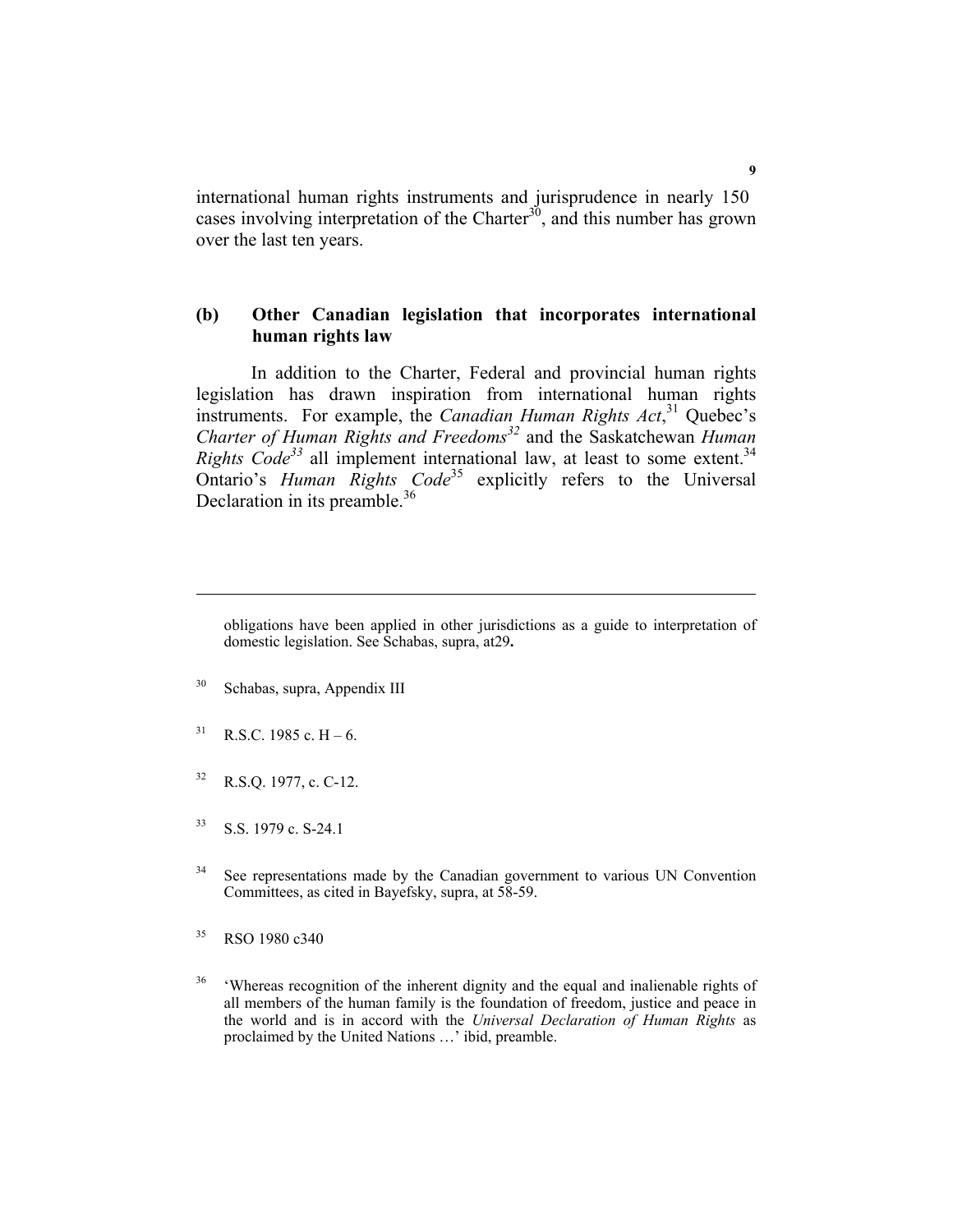Other examples of Canadian legislation that incorporates international human rights obligations include:

*Criminal Code 198537 -* The hate propaganda provisions (sections 318-320) were enacted to respect aspects of the International Convention on the Elimination of All Forms of Racial Discrimination. The offence of torture was also included to ensure compliance with the Torture Convention.<sup>38</sup>

*Geneva Conventions Act 198539 -* This Act expressly incorporated the Four Geneva Conventions relating to the rights of the wounded and sick members of the armed forces, and the treatment of prisoners of war and civilians in times of war.

*Unemployment Insurance Act40* – The provisions regarding maternity benefits were amended in 1986 in order to ensure conformity with the Convention on the Elimination of Discrimination Against Women.<sup>41</sup>

*Immigration Act 1976*<sup>42</sup> – This Act (sections 1(2) and 3(g)) refers to the Refugee Convention and to Canada's international obligations.

 The drafters of the proposed *Youth Criminal Justice Act* (which was designed to replace the *Young Offenders Act* but has been put on hold

- 39 R.S.C. 1985, c. G-3.
- $^{40}$  R.S.C. 1985, c. U-1.
- <sup>41</sup> This connection was specifically made in Canada's second report on the CEDAW Convention in 1988. See Bayefsky, supra, at 56.

42 R.S.C. 1985, c. 28  $(4^{th}$  Supp).

<sup>37</sup> R.S.C. 1985, c. 46

<sup>&</sup>lt;sup>38</sup> See statements made by the Canadian government to the UN Committee on Torture in 1989, as cited in Bayefsky, supra, at 56.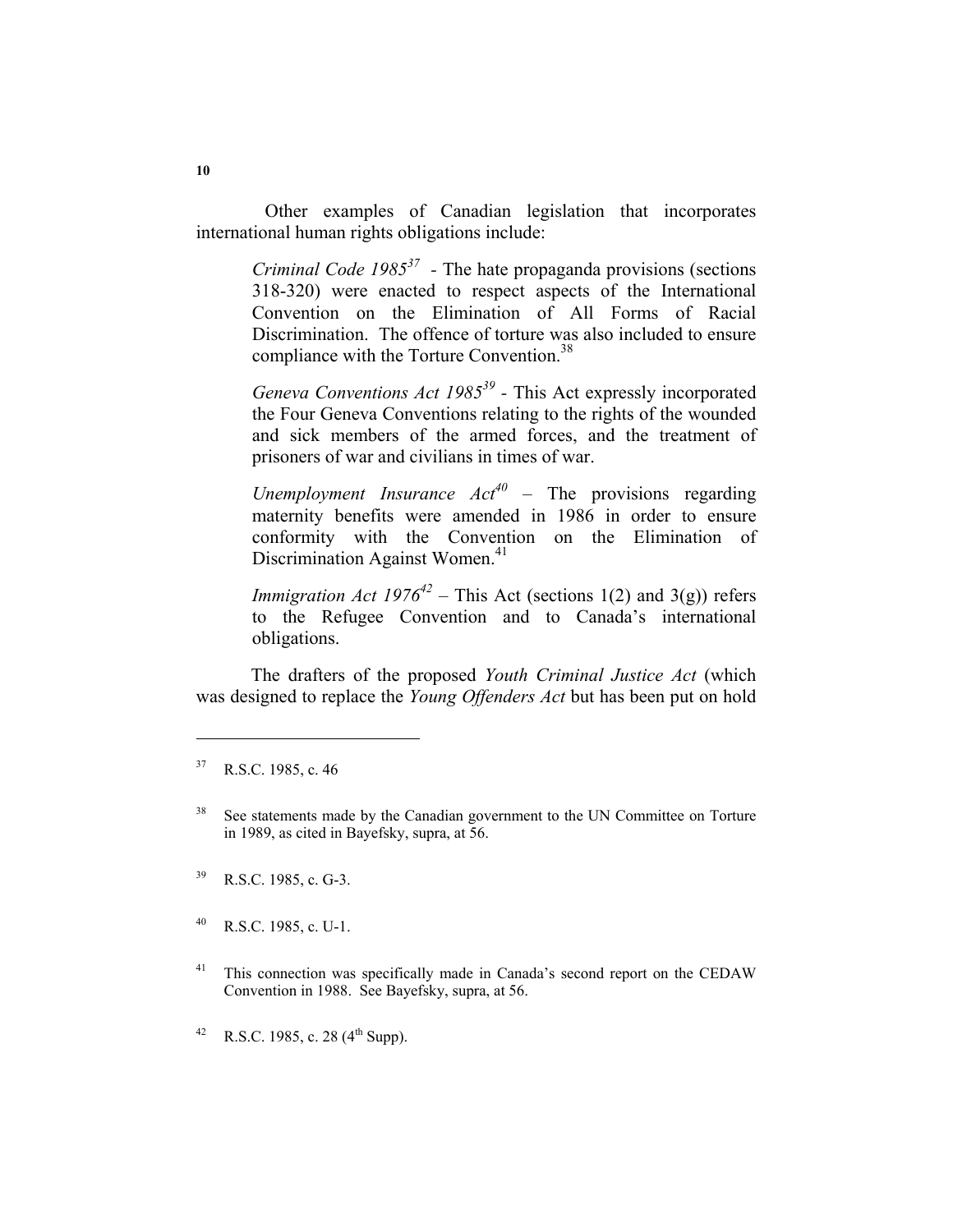pending the forthcoming election) paid close attention to the Convention on the Rights of the Child.

 So, it is certainly possible to detect real efforts by Canadian legislators to implement Canada's international human rights obligations, particularly where they relate to the area of civil and political rights and relatively uncontroversial issues such as torture and racial discrimination.<sup>43</sup> Canada has had less success though in implementing its obligations in relation to economic, social and cultural rights.

### **Part 2**

#### **Non-acknowledgement of international law in Canadian law**

#### **2.1 The importance of economic, cultural and social rights**

 Canadian society's attitude to the relevance of international human rights treaties to Canada, particularly in the field of economic, cultural and social rights, has been described as 'a combination of ignorance and apathy'.<sup>44</sup> Indeed, some people here today might ask 'What all the fuss is about? Canada doesn't have a problem with human rights. We should be looking at countries with *real* human rights problems.'

<sup>&</sup>lt;sup>43</sup> Canada does not, however, have a perfect record in respect to civil and political rights. In particular, Canada has received criticism from the Human Rights Committee in respect to failures in ensuring the right to self-determination of Aboriginal Peoples, violation of privacy rights of social assistance recipients and deportation of aliens in potential breach of family rights and rights of children. See United Nations Human Rights Committee, 65th Sess, *Consideration of reports submitted by States parties under article 40 of the Covenant: Concluding Observations of the Human Rights Committee,* UN Doc CCPR/C79/Add 105 (1999) [hereinafter *HRC C.O.*] at paras 7-8, 13-15, and 16 respectively.

<sup>44</sup> Scott, C. 'Canada's International Human Rights Obligations and Disadvantaged Members of Society: Finally into the Spotlight?' in (1999) 10:4 Constitutional Forum 98 at 105. Canada's approach is unfortunately consistent with a widespread resistance to the equal recognition of these rights to civil and political rights. See generally, Foster, J.W. 'Meeting the Challenges: Renewing the Progress of Economic and Social Rights' (1988) 47 UNBLJ 197.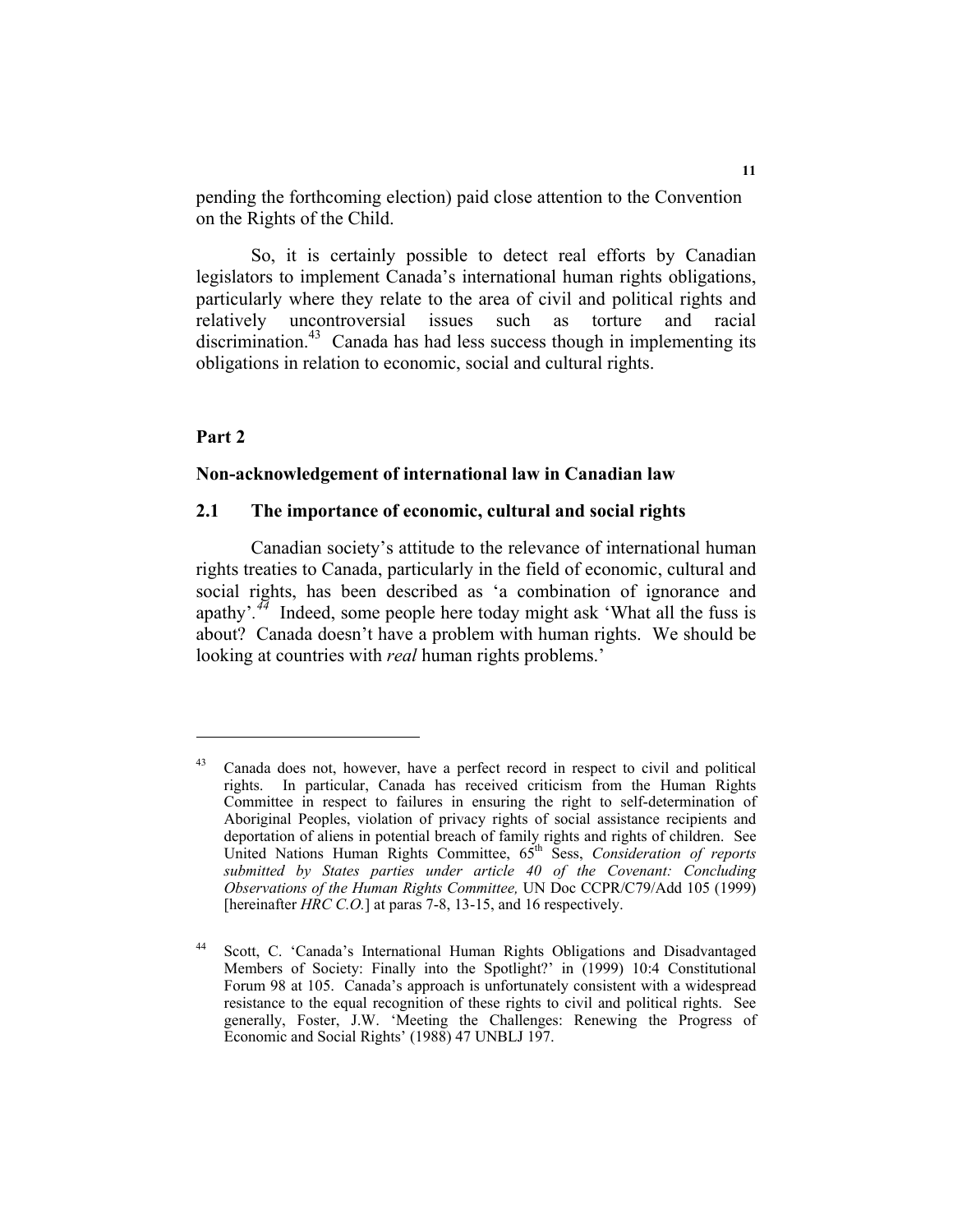This proposition appears to be supported by the fact that Canada continually appears at, or near, top ranking of the UNDP's Human Development Index. Nevertheless, the picture is not as bright as it first seems, as recently pointed out by the Committee on Economic, Social and Cultural Rights:

'The HDI indicates that, on average, Canadians enjoy a singularly high standard of living and that Canada has the capacity to achieve a high level of respect for all Covenant rights. That this has not yet been achieved is reflected in the fact that UNDP's Poverty Index ranks Canada tenth on the list for industrialized countries.<sup>45</sup>

 Parliament has also had difficulty understanding the obligatory nature of social and cultural rights, which are often viewed more as 'goals than rights'.46 However, under the Universal Declaration, and many other international documents such as the Vienna Declaration of  $1993^{47}$ , economic, social and cultural rights are accorded equal importance to civil and political rights concerning issues such as equality and nondiscrimination. In addition, under Article 2.1 of the ICESCR Canada has committed itself to undertake steps, including legislation, to implement Convention obligations 'to the maximum of available resources'.

<sup>45</sup> United Nations Committee on Economic, Social and Cultural Rights, *Consideration of Reports Submitted by States Parties Under Articles 16 and 17 of the Covenant: Concluding Observations of the Committee on Economic, Social and Cultural Rights (Canada),* Geneva, 4 December 1998, E/C 12/1/Add 3.1, [hereinafter, CESCR C.O.], at para 3. At para 13, CESCR also criticized Canada for the absence of an official poverty line, which 'makes it difficult to hold the federal, provincial and territorial governments accountable to their obligations under the Covenant.'

<sup>46</sup> Report of the Special Joint Committee on a Renewed Canada, *Comprehensive, universal, portable, publicly administered and accessible health care; adequate social services and social benefits; high quality education; the right of workers to organize and bargain collectively; and the integrity of the environment* (Ottawa, Queen's Printer, 1992) at 87-88, as quoted in Kinsella, N. 'Some Dimensions of Human Rights Standards and the Legislative Process', (1998) 47 UNB LJ 147.

<sup>47</sup> *Vienna Declaration and Programme of Action*, adopted at the World Conference on Human Rights, Vienna, 1993.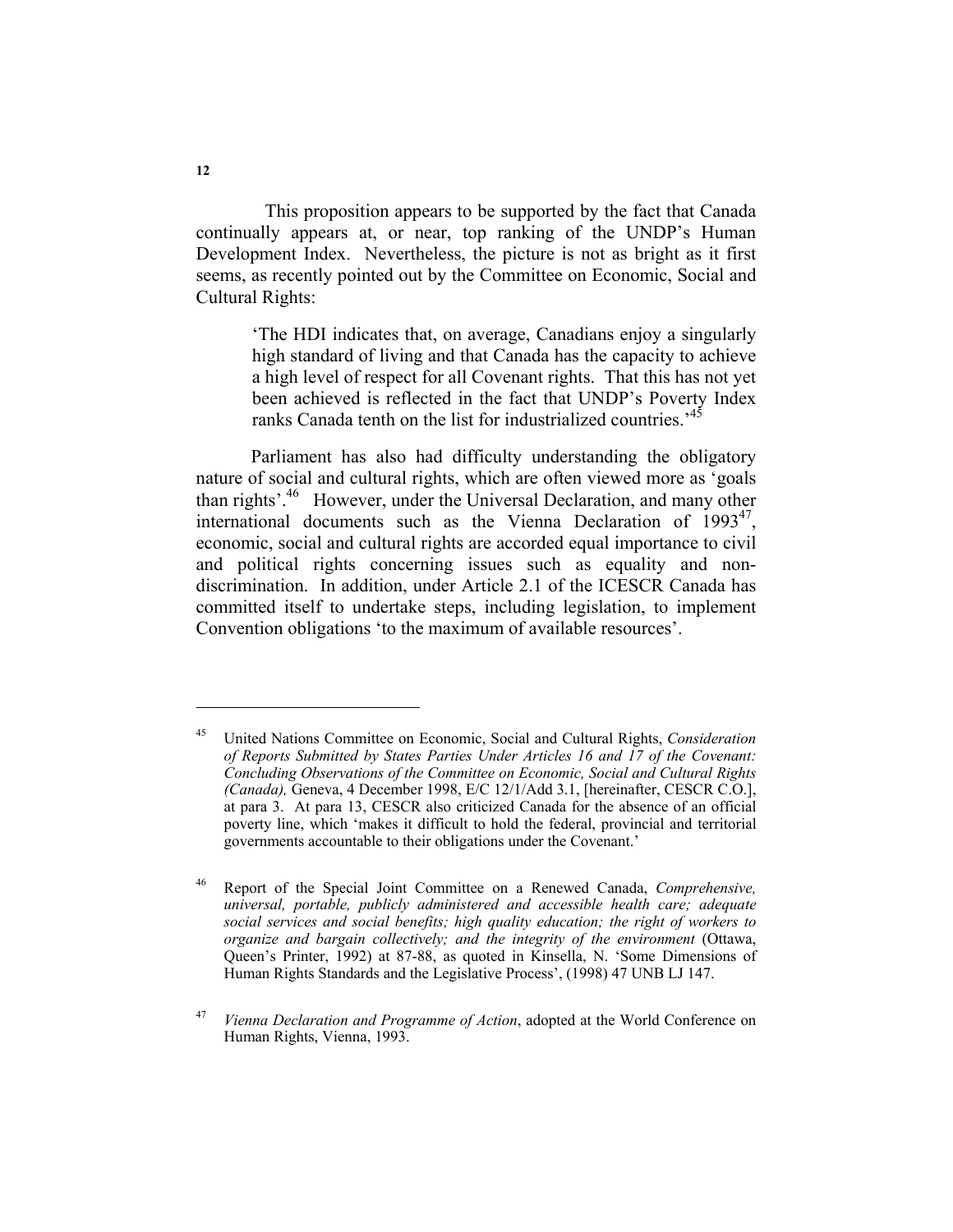# **2.2 Criticism by international Committees of Canada's performance on economic, social and cultural rights**

 Considering its relative wealth, Canada has received quite a lot of criticism from both the Human Rights Committee and the Committee on Economic, Social and Cultural Rights (CESCR) for its lack of performance in this area. On cultural rights, for example, the UN Human Rights Committee declared (before the time of the Charter) that section  $12(1)(b)$  of the Indian Act  $1970^{48}$  – which provided for loss of Indian status upon marriage - was in contravention of Article 27 of the ICCPR.<sup>49</sup> Parliament responded by amending the  $Act<sup>50</sup>$  and reporting back to the HRC.<sup>51</sup> However, I suggest that if Canadian legislators were more familiar with the potential implications of international law on the area of cultural rights it could have considered more fully the effect of the *Indian Act* at the time of drafting the Act, rather than wait to be criticized by an international committee to respond. $52$ 

<sup>48</sup> RSC 1970, c. I-6

<sup>49</sup> *Lovelace v Canada* (No. 24/1977), [1981-1982] 2 YHRC 320 [1985] 1 SD 83 [1983] CHRY 306, (1985) 68 ILR 17, as cited in Schabas, supra, at 27.

<sup>50</sup> *An Act to amend the Indian Act*, SC 1985, c.27, s4.

<sup>&</sup>lt;sup>51</sup> Despite this amendment, the Human Rights Committee remains unsatisfied with Canada's approach, as the amendment only affects the Indian woman and her children, not subsequent generations. See HRC C.O., supra, at para 19.

<sup>52</sup> The debate over various provisions of the *Indian Act* greatly influenced the development of section 15 of the *Charter –* See Schabas, supra, 27-28 (fn 51). Attempts have been made to implement cultural rights in the *Canadian Multiculturalism Act 1988* S.C. 1988, c. 31. That Act incorporates ICCPR provisions on the rights of ethnic, religious or linguistic minorities to enjoy their own culture, to profess and practice their own religion and to use their own language, as well as the requirement under CERD that all human beings are equal before the law and entitled to equal protection of the law against any discrimination.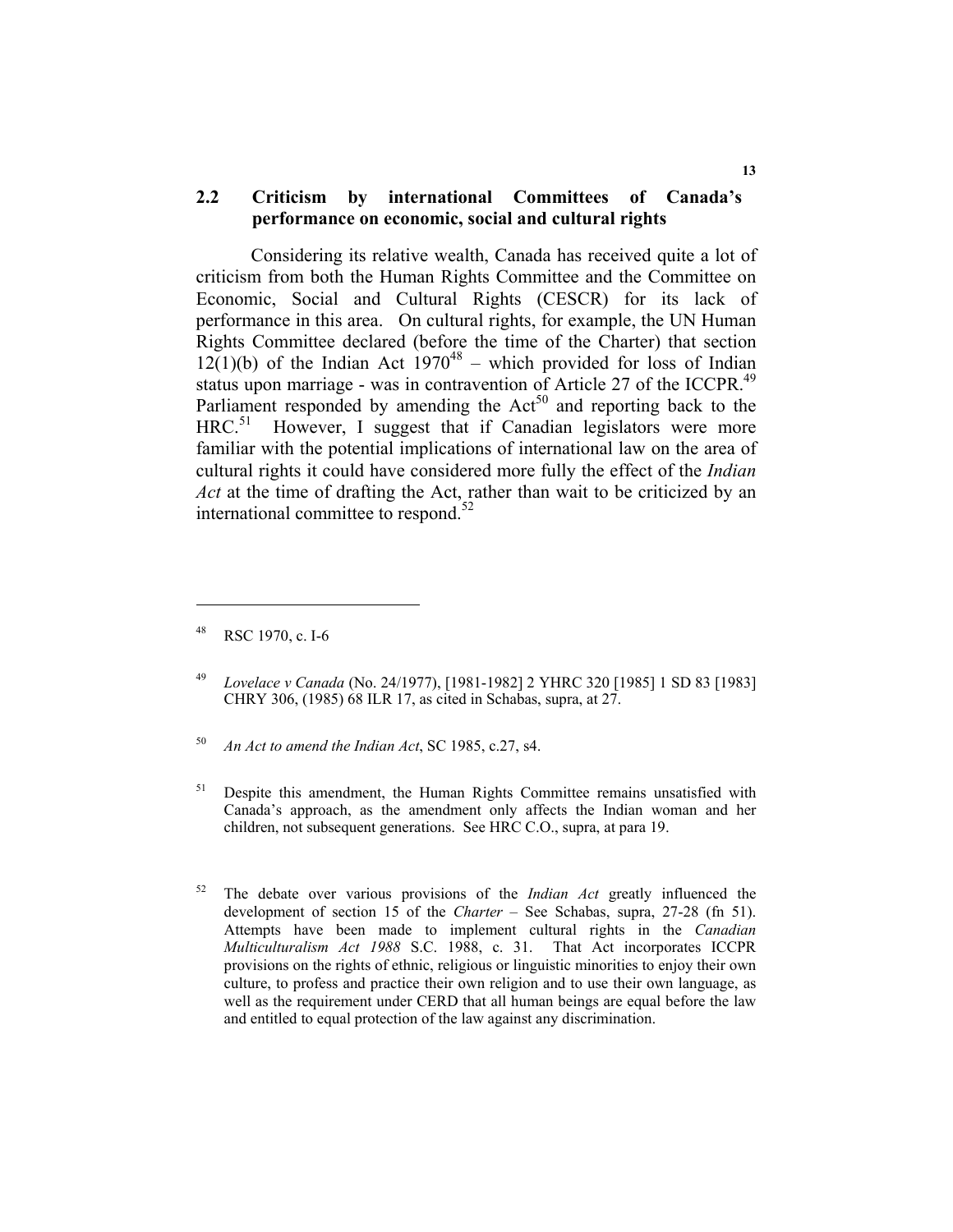In the most recent reports of CESCR in December 1998 and the Human Rights Committee in April 1999<sup>53</sup>, Canada was also criticized widely for its failures in respect to indigenous rights and homelessness.<sup>54</sup> Ontario's 1998 Act to prevent unionization<sup>55</sup> also received particular attention for breach of Covenant guarantees regarding the right to join a trade union and bargain collectively.<sup>56</sup>

 In its latest report CESCR also took Canada to task for its termination of the Canada Assistance Plan, or  $CAP<sub>2</sub><sup>57</sup>$  which was introduced in 1966 as the statutory framework for federal and provincial compliance with the basic terms of the ICESCR and repealed in 1995 as part of general federal government budgetary cutbacks. Briefly, as I understand it, the CAP authorized federal contributions towards provincial welfare programs, including the social assistance plan, and provided that social assistance, taking into account basic requirements, was to be provided to any person in need. Grants were conditional upon provincial compliance with the CAP conditions, ensuring equal access across Canada to a minimum level of income support and services, and claimants had a right of appeal against decisions to deny them assistance.<sup>58</sup>

 When CAP was repealed and replaced with a non-conditional system of provincial transfers under the Canada Health and Social

- 56 HRC C.O. para 17; CESCR C.O. paras 31, 55.
- $57$  R.S.C. 1985, c.C-1 as amended

<sup>53</sup> Supra. See, for example, HRC C.O. paras 8, 11 and 12.

<sup>54</sup> HRC C.O., paras 8 and 12; CESCR C.O., paras 17, 18, 24, 28, 34, 43 and 46.

<sup>55</sup> *Prevention of Unionization Act*, S.O. 1998, c.17.

<sup>58</sup> Jackmann, M. 'From National Standards to Justiciable Rights: Enforcing International Social and Economic Guarantees through Charter of Rights Review' in (1999) 14 Journal of Law and Social Policy, 69 at 74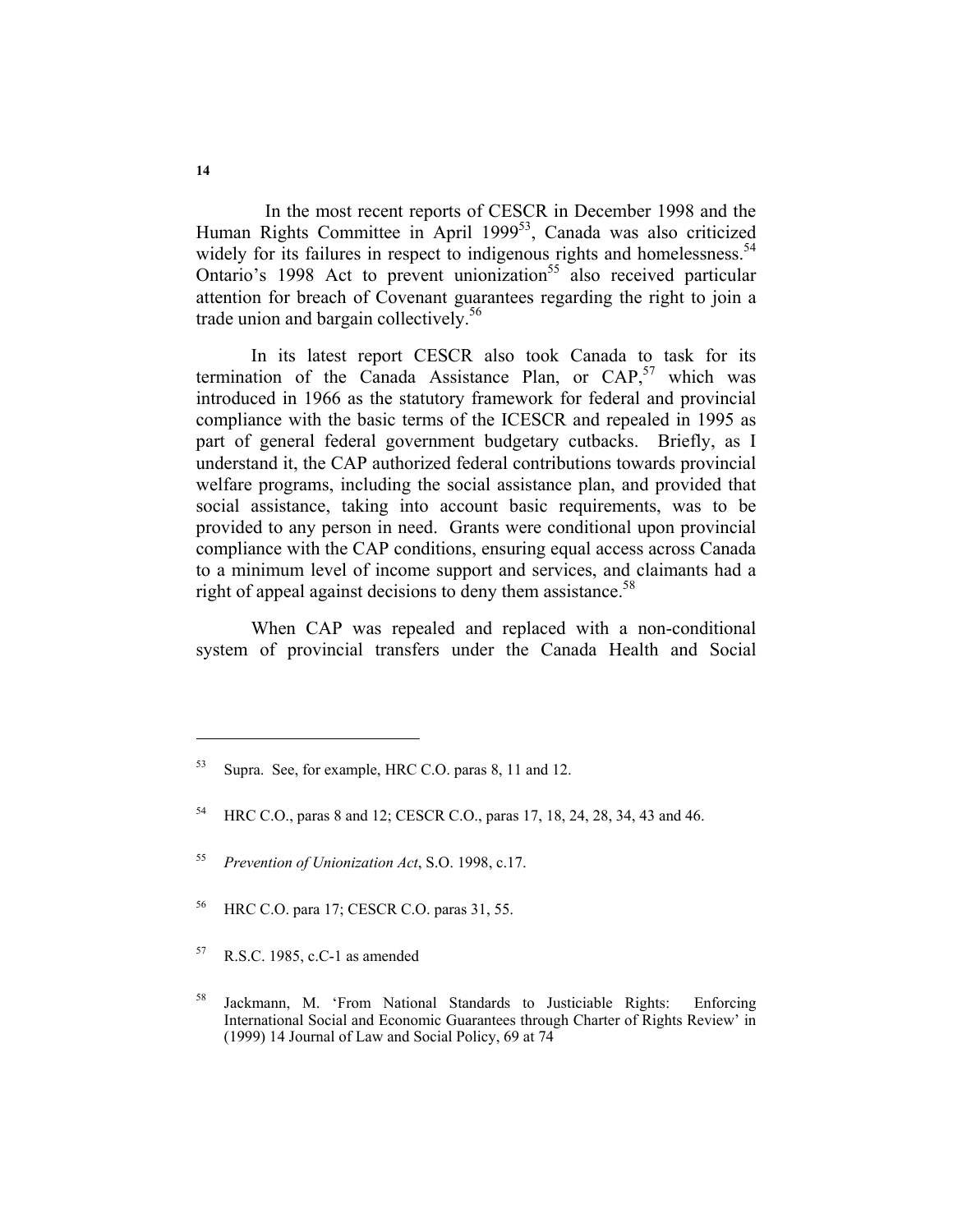Transfer (CHST)<sup>59</sup>, general funding levels to the provinces were reduced, affecting among other things unemployment insurance coverage, resources for medicare and funding for women's centers. The federal government also stopped matching spending by provincial governments and removed the conditionality previously accorded to federal grants. Appeal procedures were also terminated.

 In its *Concluding Observations* in 1998 the ICESCR was highly critical of Canada's repeal of the CAP.<sup>60</sup> The Committee recommended the re-establishment of a:

*'*national programme with designated cash transfers for social assistance and social services which include universal entitlements and national standards, specifying a legally enforceable right to adequate assistance for all persons in need, a right to freely chosen work, a right to appeal and a right to move freely from one job to another<sup>, $61$ </sup>

To date, as far as I am aware, no such national programme has been reestablished, and this is unfortunate, although I am told that federal

61 CESCR C.O. para 40

<sup>59</sup> Fe*deral-Provincial Fiscal Arrangements and Federal Post-Secondary Education and Health Contributions Act,* RSC 198 c.F-8, as amended, as cited in Jackmann, ibid at 74.

 $60$  The Committee said: 'The replacement of the Canada Assistance Plan (CAP) by the Canada Health and Social Transfer (CHST) entails a range of adverse consequences for the enjoyment of Covenant rights by disadvantaged groups in Canada …the CHST has eliminated each of these features [previously lauded by the Canadian government] and significantly reduced the amount of cash transfer payments provided to the provinces to cover social assistance… The Committee regrets that, by according virtually unfettered discretion in relation to social rights to provincial Governments, the Government of Canada has created a situation in which Covenant standards can be undermined and effective accountability has been radically reduced.' CESCR C.O., para 19.Queen's University Professor Elwell has also suggested that we are on a trend toward the further balkanization of Canadian social and environmental policy which creates a 'vacuum of state responsibility': see Elwell, C 'World Social Policy Conferences as Rule-Making and a Decentralized Canadian Federation'(Winter 1997) 4:3 *Canadian Foreign Policy*, as referred to in Foster, J, supra, at 205.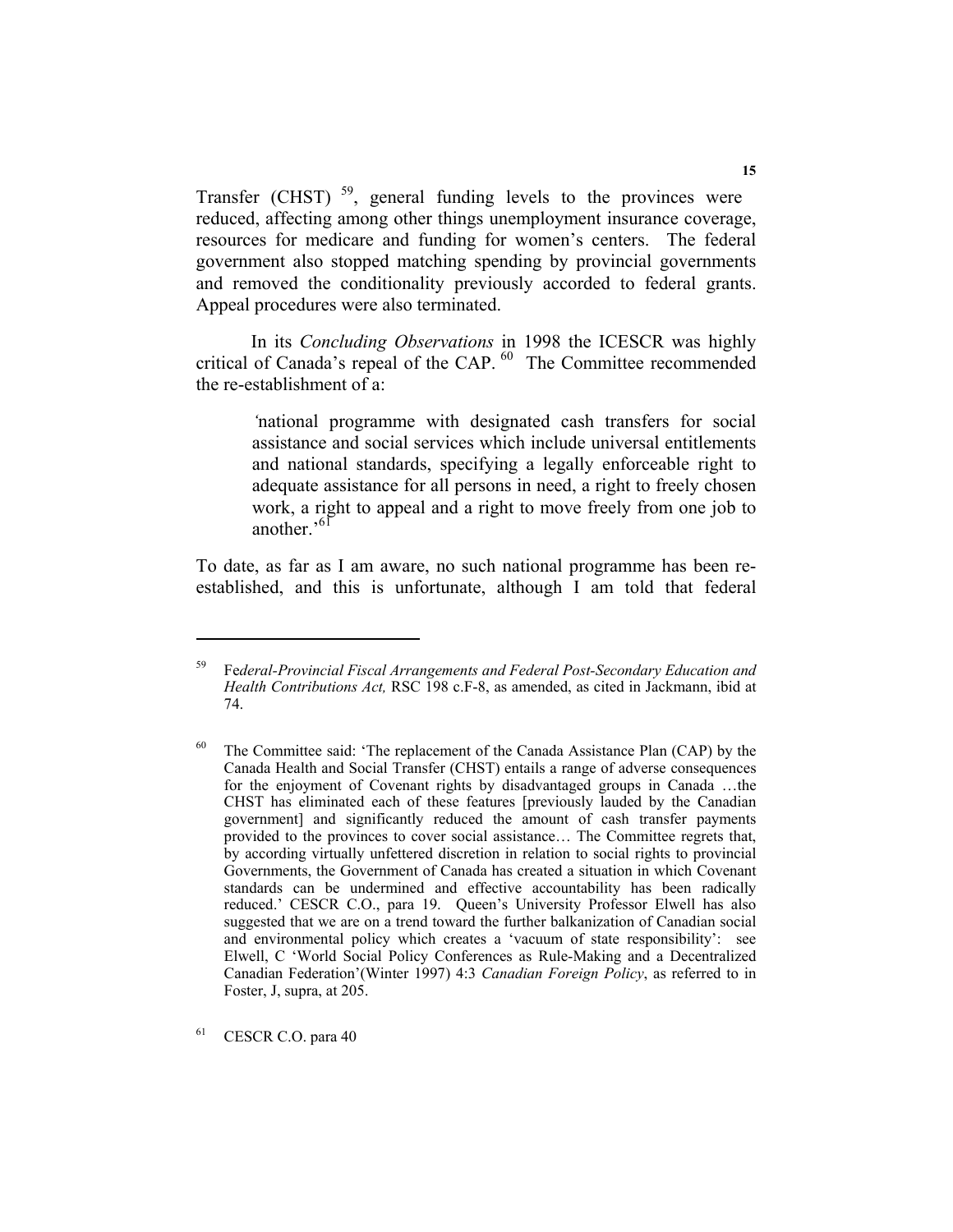transfers to the provinces have increased with increased government spending. $62$ 

#### **2.3 Possible relief under the Canadian Charter**

 It is likely that in future people will try to advance economic, social and cultural rights through litigation under the Charter. Provisions of the Charter that could be relevant in this area are sections 7 (the right to life, liberty and security of the person) and 15 (the right to equality). For example, it has been argued that section 7 entitles people to material assistance and support, or even to a standard of living adequate for health and well-being as set out in the Universal Declaration, although the Courts have not yet gone this far in interpretation of this provision.<sup>63</sup> The right to equality, on the other hand, has been interpreted broadly to mean *substantive* equality. In one case, the Court ordered that ensuring equal access to government services by disadvantaged groups requires the provision of interpreters for the deaf under Medicare.<sup>64</sup>

 Provincial Courts have been much more hesitant to interpret the Charter so as to impose on governments obligations in the economic, social and cultural field. In any event, it should be the role of the legislators, rather than the Courts developing the law on a case-by-case

Personal discussion with representative of the Ministry of Justice on 25 October 2000.

<sup>63</sup> Scott, C 'Canada's International Human Rights Obligations and Disadvantaged Members of Society: Finally into the Spotlight?' (1999) 10:4 *Constitutional Forum* 97. Justice Bastarache, in his dissenting opinion in the New Brunswick Court of Appeal decision in *J.G. v Minister of Health and Community Services* 2/96/CA (NBCA) at 12, came close to the broad interpretation of section 7 when he said 'In modern societies, rights cannot be fully protected by preventing government intrusions in the lives of citizens. Some rights in effect require governmental action for their integration into the concept of fundamental justice.'

<sup>&</sup>lt;sup>64</sup> *Eldrige v British Colombia (Attorney General)* [1997] 3 SCR 624, 151 DLR (4<sup>th</sup>) 577, 218 NR 161, as cited in Jackmann, supra, p84.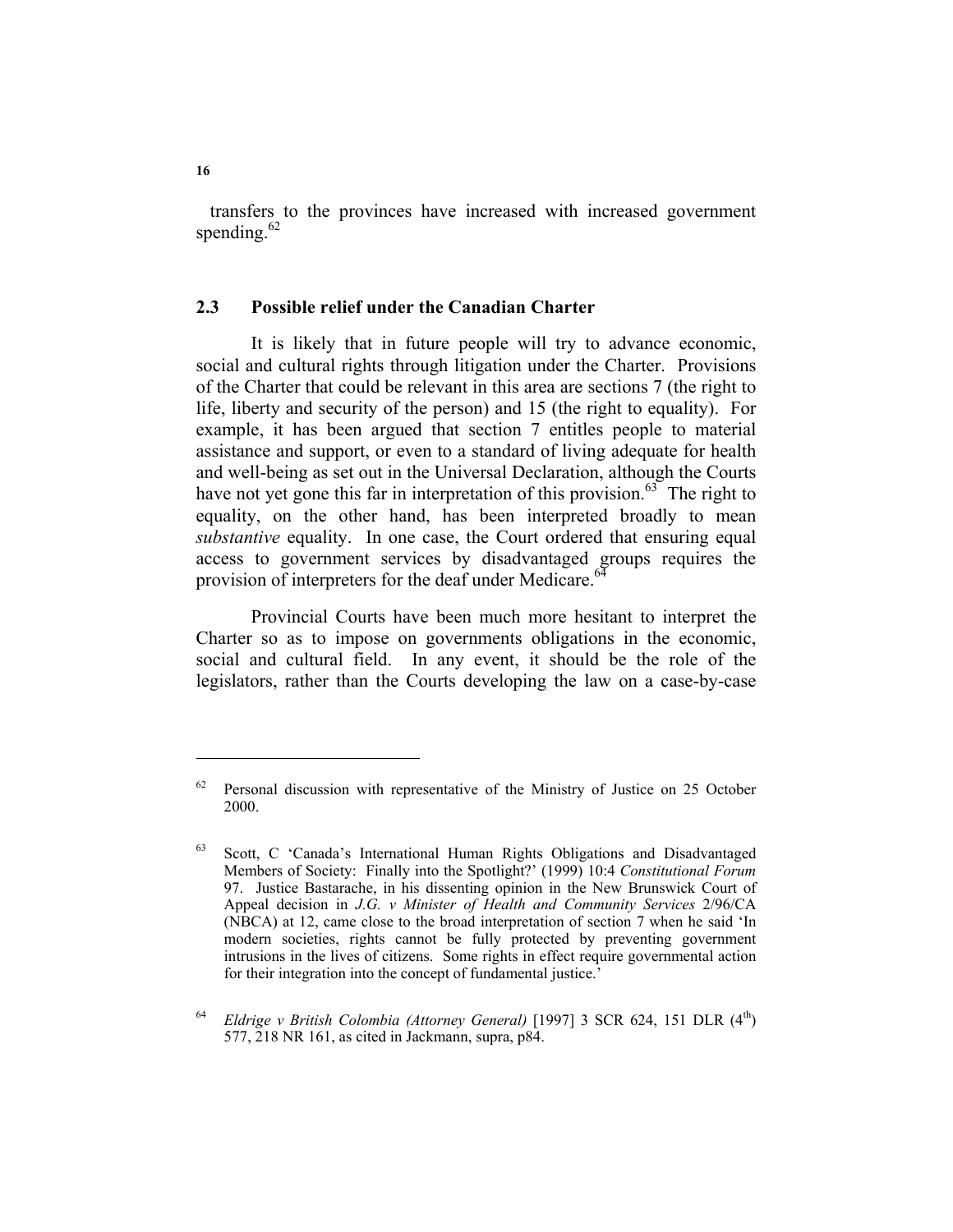basis, to ensure full and equal realization of these rights in accordance with Canada's international obligations. As stated by the CESCR:

*'*The Committee, as in its previous review of Canada's report, reiterates that economic and social rights should not be downgraded to 'principles and objectives' in the ongoing discussions between the federal government and the provinces and territories regarding social programmes.'65

 In recognition of the fact that many economic and social rights fall within provincial jurisdiction under the Canadian Constitution (e.g. in areas of health, education, welfare and employment), the Committee said:

The Committee consequently urges the Federal Government to take concrete steps to ensure that the provinces and territories are made aware of their legal obligations under the Covenant and that the Covenant rights are enforceable within the provinces and territories through legislation or policy measures and the establishment of independent and appropriate monitoring and adjudication mechanisms.'

# **Part 3**

### **Inadequacies in the Canadian system of implementation of human rights instruments and suggestions for a better way forward**

 As I have already mentioned, there is no formal requirement for Parliamentary approval prior to entry into international treaties by the Federal executive. However, in the field of human rights an informal mechanism exists which is designed to ensure that Canada does not enter into treaties unless its domestic legislation is consistent with proposed treaty obligations. This occurs via the Federal-Provincial Territorial Continuing Committee of Officials Responsible for Human Rights, which meets twice yearly to discuss pending treaties and proposed reports to the international monitoring bodies. This Committee is comprised of the Federal and Provincial ministers for human rights. In order to encourage

<sup>65</sup> CESCR, C.O., supra, para 52.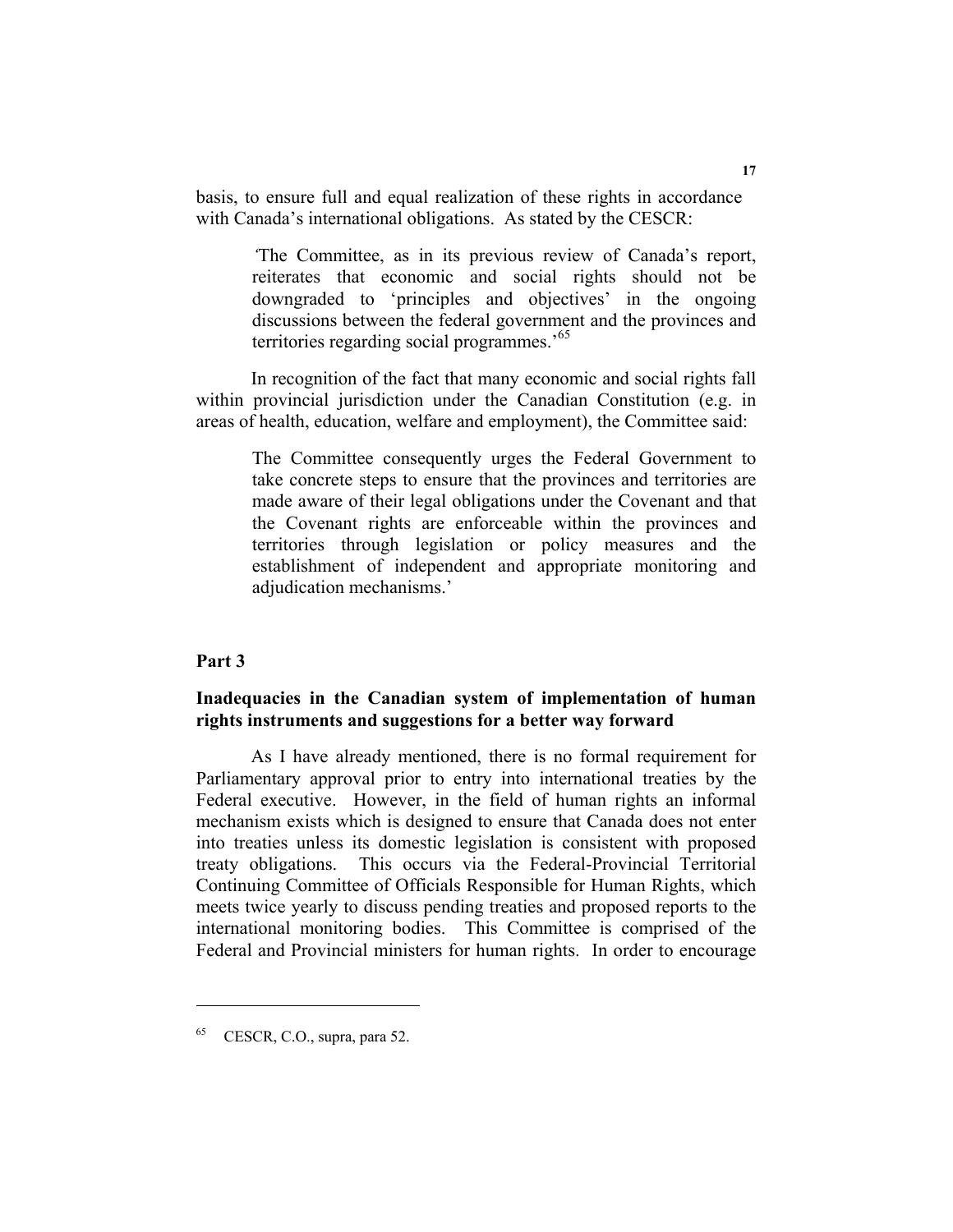compliance with Canada's international obligations, where 'glaring inconsistencies' are perceived between the proposed treaty and existing legislation, the Committee ensures that the treaty is not entered into until appropriate legislation is adopted. $66$ 

 The amendments to the *Criminal Code* that I discussed earlier were made as a direct result of consultation with the Committee regarding the *Convention Against Torture*. However, in many cases Canada considers that it already complies with international human rights obligations and that specific implementing legislation is not necessary. This approach is understandable, but problematic. The process is not public, and if legislation does not refer to the treaty in question it will be difficult to know further down the track if domestic law was meant to implement a particular treaty obligation or not. This will impact both on Courts' interpretations of domestic law and Canada's standing before the international monitoring bodies.

 Canada could improve its practices in this area by a more *systematic* review of proposed treaties which involves Parliament (rather than just the ministers for human rights) and more widespread public consultation.

 Canadian legislators could learn from the approach taken to ensure that legislation is consistent with the Charter, as required under section 52 of the *Constitution Act 1982*. 67 According to this approach, the Federal Minister of Justice, in conjunction with the Clerk of the Privy Council, set up a Cabinet Support System and a Certification process for government bills. The Cabinet Support System requires all memoranda to cabinet to include an analysis of the Charter and other constitutional implications of

<sup>66</sup> Personal discussion with representative of the Ministry of Justice on 25 October 2000.

<sup>67</sup> As the *Charter* is a component of the Constitution, any laws that limit a *Charter* right may be struck down as unconstitutional. Section 52(1) of the *Constitution Act 1982* reads: 'The Constitution of Canada is the supreme law of Canada and any law that is inconsistent with the provisions of the Constitution is, to the extent of the inconsistency of no force or effect.'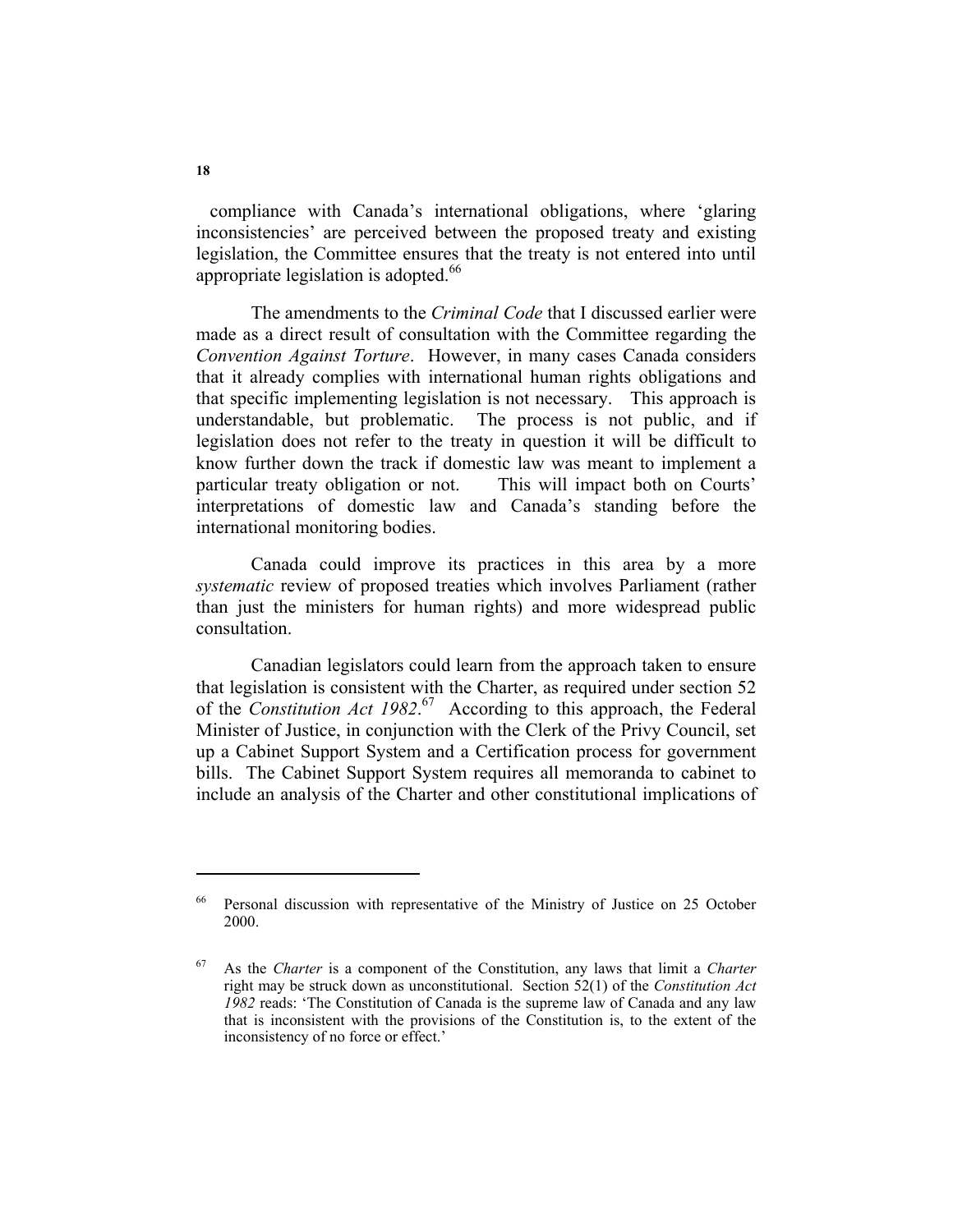any policy or program proposal<sup>'.68</sup> Through the certification process, the Minister confirms that all bills presented to the House of Commons have been examined both by the legislative editing, publishing and data base management section of the Ministry of Justice and the chief legislative counsel to ensure that the bill does not contravene the Charter.<sup>69</sup>

 Moreover, as lawyers across government departments are quite familiar with the terms of the Charter, potential inconsistencies are often dealt with at the drafting stage, even before Cabinet approval is sought.

 There is no reason why a similar procedure could not be introduced to ensure that all proposed legislation is consistent with Canada's international treaty obligations. In this respect, Canada could also learn a lot from the Australian system of treaty making, which is viewed as a model by the Department of Foreign Affairs and International Trade.<sup>70</sup>

 Australia, which also has a Federal system of government, has a much more transparent, participatory approach to treaty making, even though, as in Canada, Parliament has no formal role in this process under the Constitution. Since 1996 in Australia:

- All treaties are tabled in both houses of the Commonwealth Parliament for at least fifteen sitting days (between 30 and 100 calendar days) after signature, but prior to ratification.
- Treaties are tabled with a National Interest Analysis which notes the reasons why Australia should become a party to the treaty, and includes a discussion of:
	- o the foreseeable economic, environmental, social and cultural effects of the treaty;
	- o the obligations imposed by it;
	- o its direct financial costs to Australia;
	- o how the treaty will be implemented domestically; and

<sup>68</sup> *A Guide to the Making of Federal Acts and Regulations* (Ottawa: Department of Justice 1996) at 26, as quoted in Kinsella, N, supra, at 160.

Kinsella, ibid, at 161

<sup>&</sup>lt;sup>70</sup> Personal discussion with representative of DFAIT, 6 November, 2000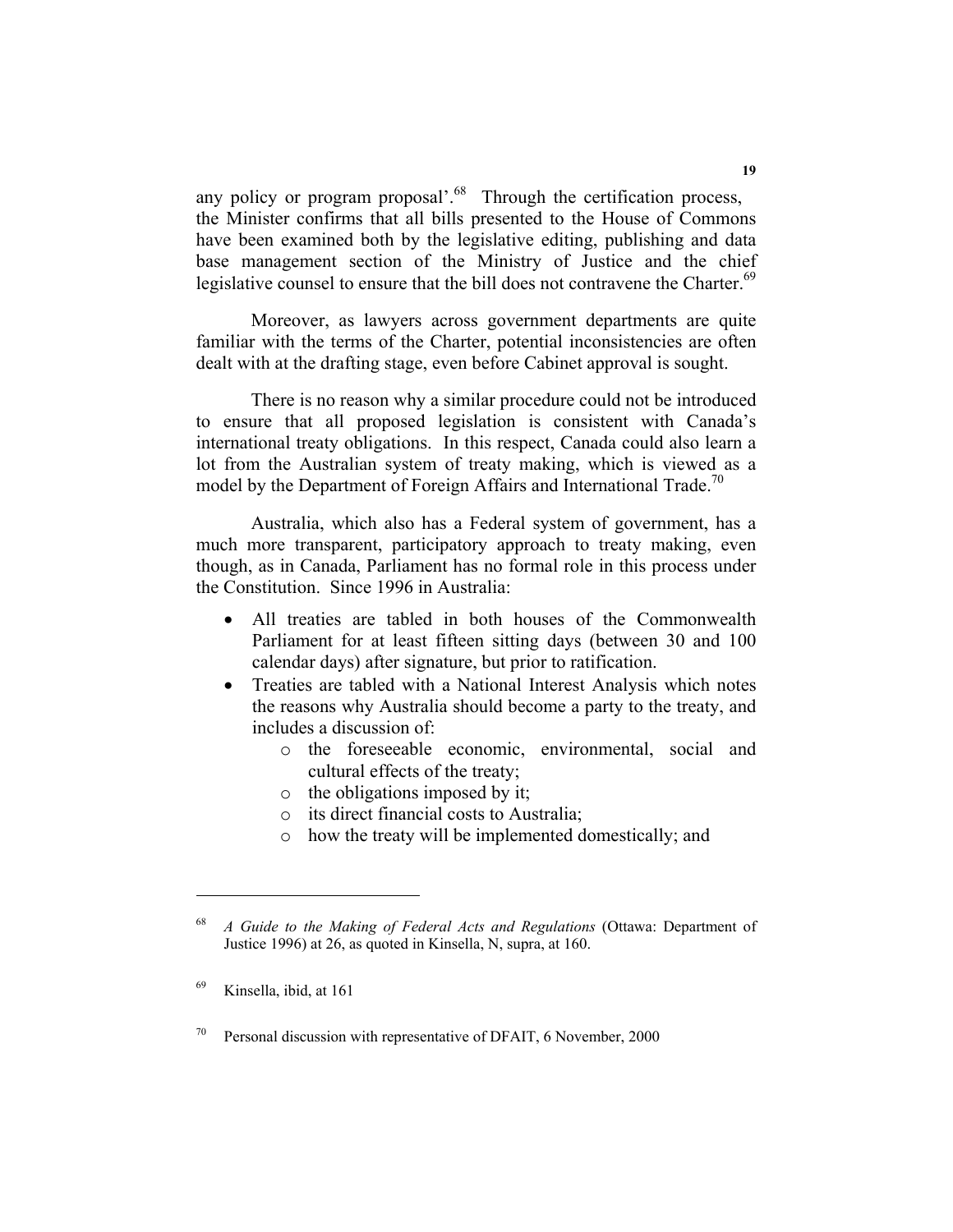$\circ$  what consultation has occurred in relation to it.<sup>71</sup>

NIAs are also made available on the internet, together with the proposed treaty.

- A Parliamentary Joint Standing Committee on Treaties (JSCOT), comprising of members from both houses of Parliament, $\overline{1}$ scrutinizes tabled treaties and National Interest Analyses, plus considers any other questions relating to a treaty that is referred to it by either house of parliament or a Minister. In the course of this process JSCOT holds extensive hearings and seeks submissions from a wide range of parliamentary, government, industry and community groups, through direct contact with them and newspaper advertising.<sup>73</sup> JSCOT has not limited its scrutiny to tabled treaties, but will also consider all treaties entered into prior to creation of the Standing Committee.<sup>74</sup> JSCOT may also inquire into treaties during negotiations, before the text of the treaty has been finalized.
- A list of multilateral treaties under negotiation or review is tabled twice a year in both houses of Federal Parliament and published on the Internet in the Australian Treaties Library. The list includes the name of the contact officer in the responsible Department to whom comments or questions can be directed for each treaty under negotiation.

<sup>71</sup> Department of Foreign Affairs and Trade, Australia, 'Australia and International Treaty Making Questions and Answers'in *Australia and International Treaty Making Information Kit*, July 2000, www.austlii.edu.au/au/other/dfat/reports/infokit.html.

<sup>&</sup>lt;sup>72</sup> JSCOT comprises of 16 members: 9 from the House of Representatives (the lower house), and 7 from the Senate: JSCOT homepage: online: aph.gov.au/house/committee/jsct

<sup>73</sup> Department of Foreign Affairs and Trade, Australia, 'Review of the Treaty-Making Process Commonwealth of Australia' in *Australia and International Treaty Making Information Kit*, ibid, at 7.

 $74$  For example, JSCOT has recently undertaken an inquiry into the implementation of the *Convention on the Rights of the Child*, Ibid, at 6.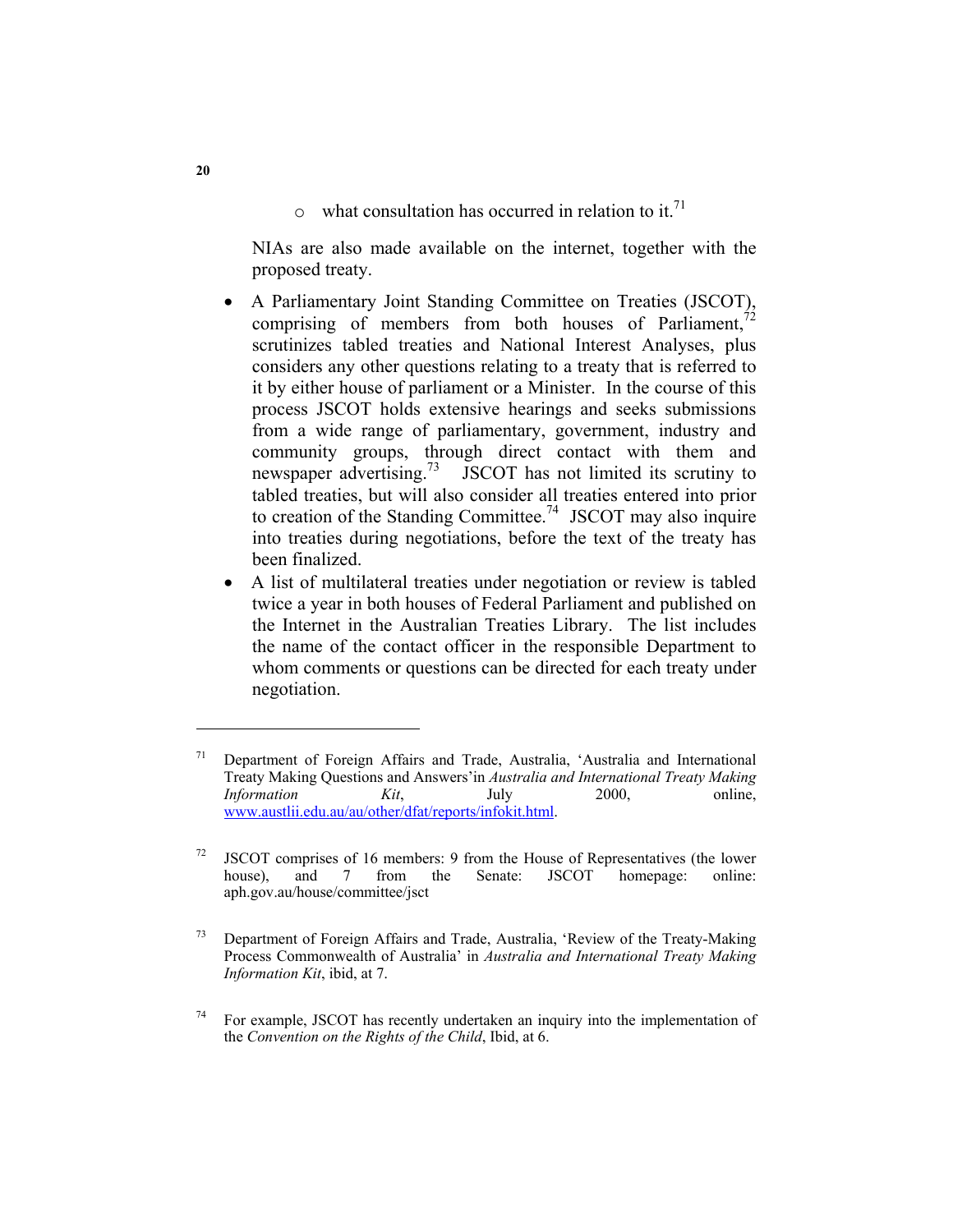- Parliament ensures that implementing legislation is introduced prior to ratification.<sup>75</sup> Parliamentary discussion also often takes place during the negotiation process for major multilateral treaties.
- Other key 'stakeholders' such as business or NGOs are often consulted during the treaty negotiation process, or even sometimes directly involved in delegations attending treaty negotiations. There is also wide consultation with the Australian community at all stages through the negotiations, and the Australian Department of Foreign Affairs and Trade consults human rights NGOs twice a year when international human rights instruments are on the agenda.
- A Treaties Council, made up of the Prime Minister, State Premiers and Chief Ministers, meets at least once a year to consider treaties and other international instruments with particular importance to the States and Territories.76 The Treaties Council may also refer treaties to Ministerial Councils for consideration.
- The Commonwealth-State-Territory Standing Committee on Treaties, which consists of representatives from every State and Territory, meets twice a year to:
	- o identify treaties and other international instruments of sensitivity and importance to the States and Territories;
	- o decide whether there is a need for further consideration by the Treaties Council, a Ministerial Council, intergovernmental body or other consultative arrangements;

<sup>75</sup> For example the *Montreal Protocol on Substances that Deplete the Ozone Layer* was not ratified by Australia until Australian legislation was enacted to ensure the requisite ban of the manufacture and trade in products containing ozone depleting substances, Ibid, at 11.

 $76$  The consultation process between the Federal and provincial governments on treaties is set out in 'Principles and Procedures for Commonwealth-State-Territory Consultation on Treaties' in *Australia and International Treaty Making Information Kit*, ibid. These principles provide, *inter alia*, that the Commonwealth will inform States and Territories in all cases and at an early stage of any treaty discussions in which Australia is considering participation; information about treaty discussions is to be forwarded to the States and Territories on a regular basis; and the Commonwealth will provide the States and Territories every six months with a list of current and forthcoming negotiations (casting 12 months ahead).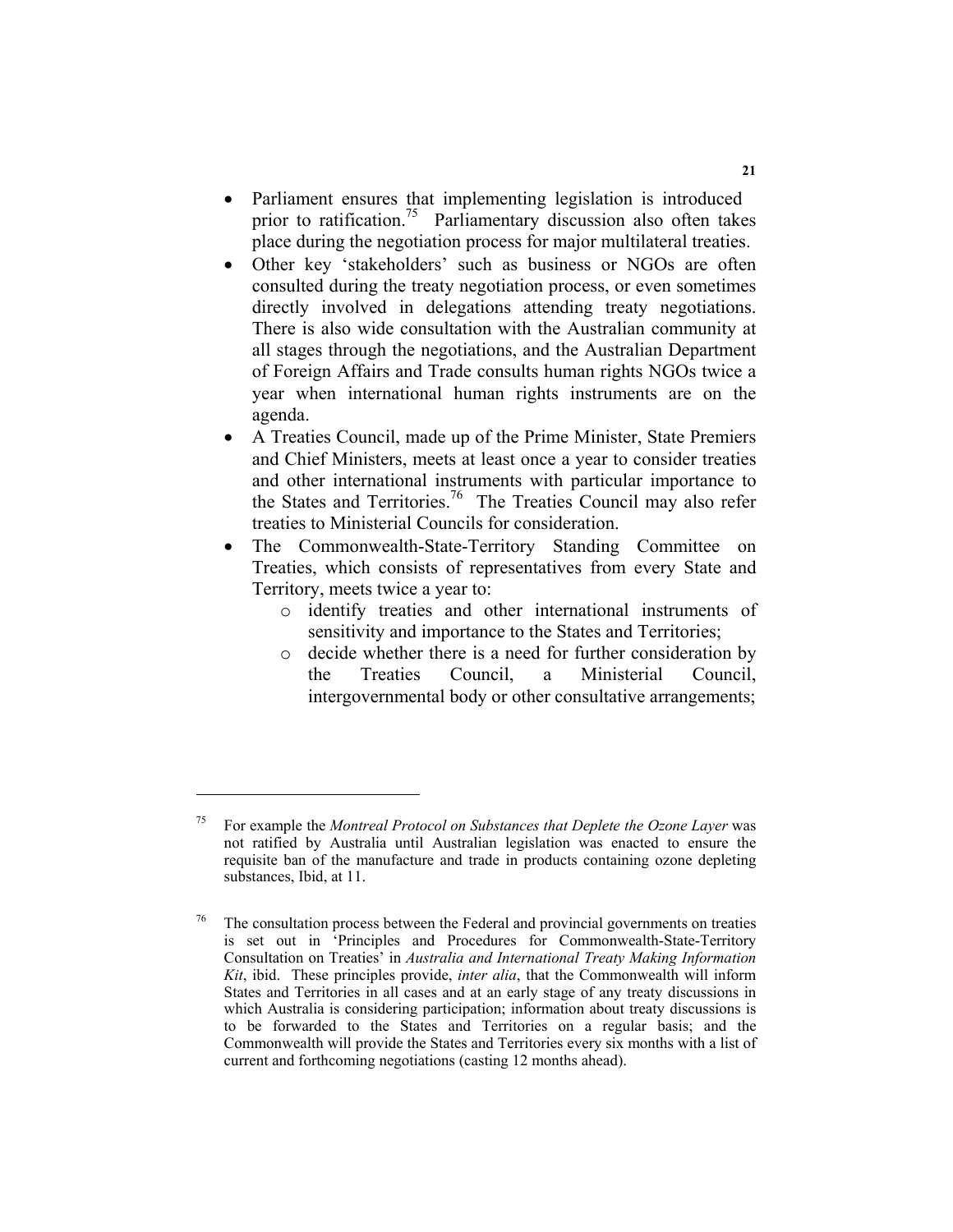- o monitor and report on the implementation of particular treaties where the treaty has strategic implementations for States and Territories;
- o ensure appropriate information is provided to the States and Territories; and
- o co-ordinate State and Territory representation on delegations in international conferences where appropriate.

 Admittedly, the situation in Australia is slightly different to that in Canada in that despite the breakdown of powers between the States (Provincial) and Federal governments in the Australian Constitution, at the end of the day the Federal government may draft legislation to implement treaties on any subject matter under its 'external affairs' power<sup>77</sup> even though that subject matter may otherwise fall under the provincial powers. Nevertheless, in most cases, recourse to the external affairs power is not necessary as provincial legislatures agree to enact appropriate legislation.

 The obvious benefit of the Australian approach to treaty making is that there should be more certainty in fulfilling international obligations in the field of human rights as in others - than currently exists under the Canadian system. The number of treaties ratified by Australia to date also suggests that ratification of treaties and conventions is not necessarily stalled by parliamentary scrutiny and a more consultative process to treaty making, a concern which has been expressed on occasions by DFAIT in Canada.

 Nevertheless, even the Australian system requires the necessary political will to ensure that international treaties are implemented. Recent comments by the Australian government in reaction to criticism by the Human Rights Committee and other UN monitoring bodies have unfortunately undermined that commitment. Similar reactions have been known in Canada, particularly in the media. Such comments do little for Canada's international reputation, and hinder the development of a just society based on support for human rights.

<sup>&</sup>lt;sup>77</sup> Section 51(xxix) of the Australian Constitution.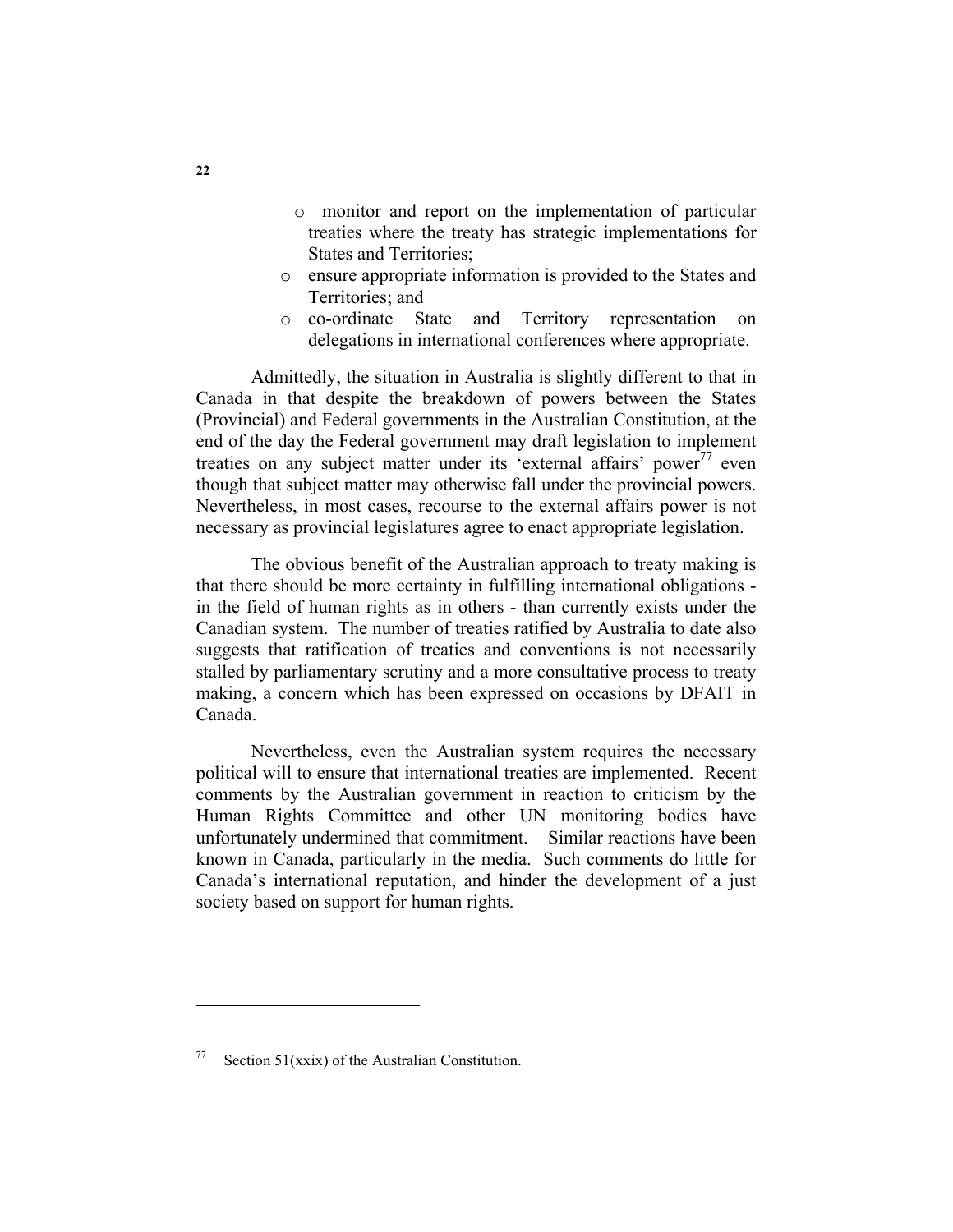#### **Conclusion**

- 1. I have suggested throughout the course of this paper that international law has had a growing impact on Canadian domestic law. However, there appears to be a continued resistance to implementing international law in Canada by the legislature, including in the field of human rights.
- 2. International human rights law is wide-reaching, and its subject matter relates to areas as diverse as family law, discrimination law, employment law, immigration, and criminal law, as well as social policy, taxation and budgetary matters. In particular, economic, social and cultural rights have not received the attention they should have in Canadian law and it is time that Canada gave this issue serious consideration, both to protect its international reputation as a leader in the field of human rights, and to ensure that Canadians enjoy the same rights that Canada insists on for others at the international level.
- 3. In order to start this process, priority needs to be given to better informing Federal and Provincial governments about human rights treaties to which Canada is a party, and provincial governments should also take a more active role in participation in delegations before the international committees.<sup>78</sup>. Further, Canada should give serious consideration to adopting the Australian model of treaty making, which provides for involvement of both Federal and Provincial parliaments and the general community at all levels of treaty negotiation and implementation.
- 4. In today's global village, international law both international customary law and international treaties to which Canada is a party – must be fully taken into account by those involved in legislative drafting at the domestic level. Without an improvement to the current approach to implementing human rights treaties in Canada,

The CESCR has directly referred to this lack of involvement by the Provinces, stating: 'in light of the federal structure of Canada and the extensive provincial jurisdiction, the absence of any expert representing particularly the largest provinces, other than Quebec, significantly limited the potential depth of the dialogue on key issues.' (CESCR, C.O., supra, at para 2).